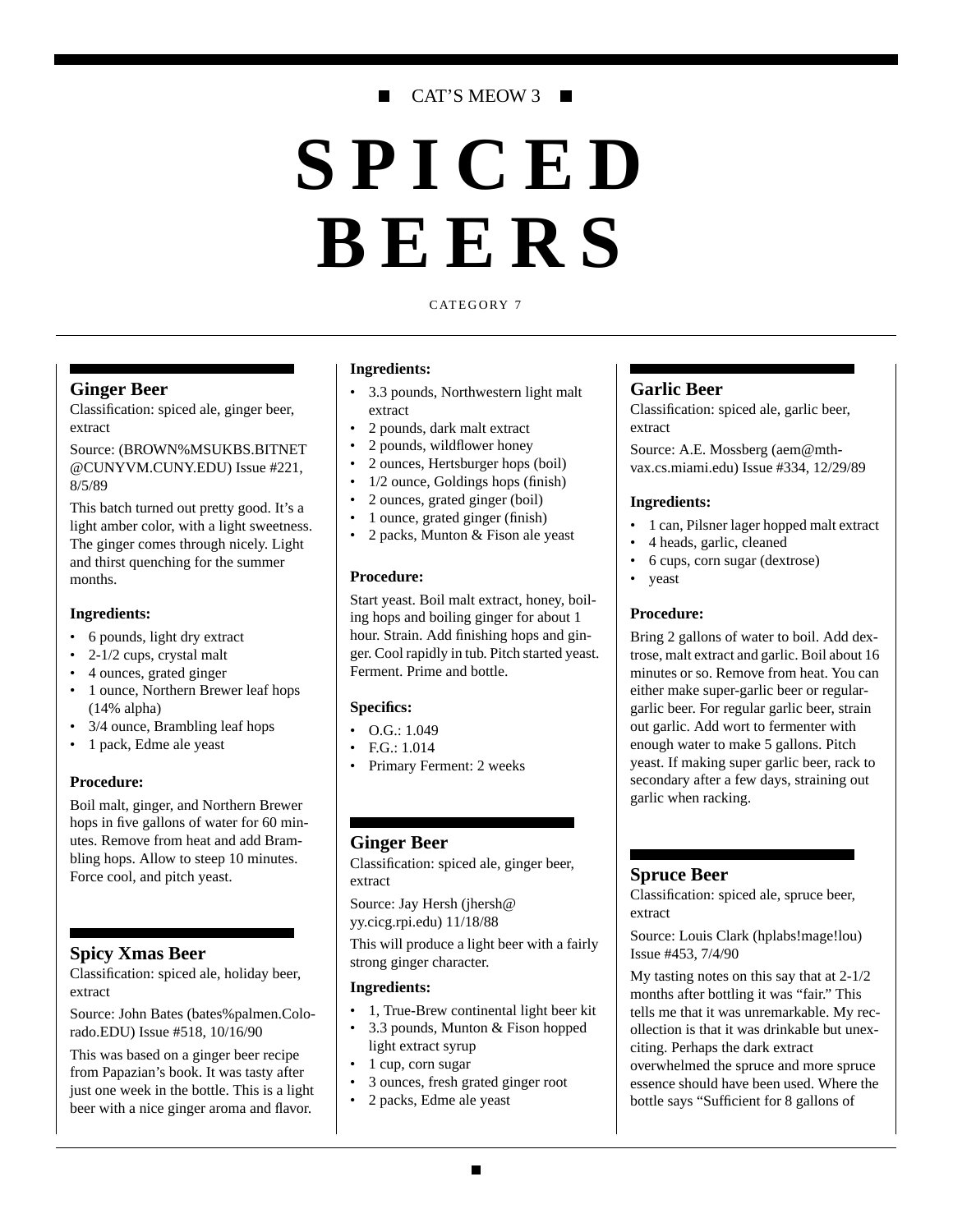#### HERB AND SPICE FLAVORED BEERS

spruce beer" they may mean for a somewhat lighter beer.

#### **Ingredients:**

- 6.6 pounds, Munton & Fison dark malt extract
- 3 pounds, dry dark extract
- 3 ounces, Cascade hops (4.3 alpha)
- 3 teaspoons, gypsum
- 1 ounce, Cascade hops
- $\cdot$  1/2 teaspoon, Irish moss
- 1/2 ounce, spruce essence
- Leigh & Williams Beer & Stout yeast

# **Procedure:**

Boil malt and boiling hops for 1 hour. In last 10 minutes add the 1 ounce of Cascade finishing hops and the Irish moss. In the last 2 minutes add the spruce essence. Chill and pitch yeast.

# **Specifics:**

- $\bullet$  O.G.: 1.040
- F.G.: 1.018

# **Holiday Ale**

Classification: spiced ale, holiday beer, allgrain, Anchor Our Special Ale

Source: Doug Roberts (dzzr@lanl.gov) Issue #317, 12/6/89

During the boil the spices combined with orange peel and malt made the house smell really good---kind of like a beer fruit cake. After smelling and tasting the wort, I think I've identified one of the Secret ingredients in Anchor's Christmas Ale: cardamom. I'm guessing they use 1/4-1/2 teaspoon per five gallons.

# **Ingredients:**

- 7-1/2 pounds, Klages malt
- 1-1/2 pounds, crystal malt (90L)
- 1/4 pounds, chocolate malt
- 1/4 pound, black patent malt
- 1/2 pound, dextrin powder
- $\cdot$  1/2 cup, molasses
- 1 teaspoon, cardamom
- 1 teaspoon, cinnamon
- 1 teaspoon, ginger
- grated rind of 4 oranges
- 1-1/2 ounces, Nugget hops (boil)
- 1 ounce, Willamette hops (finish)
- Whitbread ale yeast
- 1/2 cup, molasses (priming)

# **Procedure:**

Mash grains. Add dextrin (I was out of Cara-pils), 1/2 cup molasses, spices, boiling hops, and orange peel. Boil 1 hour. Add finishing hops in last few minutes. Strain into fermenter. Cool and pitch yeast.

# **Specifics:**

 $\bullet$  O.G.: 1.045

# **Honey Ginger Beer**

Classification: spiced ale, ginger beer, honey, extract

Source: Oliver Grillmeyer (topramen@ ernie.Berkeley.EDU) Issue #101, 3/15/89

Six ounces of ginger seems about right to give a nice balanced flavor. The ginger was grated in food processor, but it had to struggle as the ginger tends to break up into strands that get stuck in the blades. (I did not peel the ginger). This beer had an amber color and all flavors were readily apparent---hops, malt, ginger, and light honey. The color was a medium amber shade.

# **Ingredients:**

- 4 pounds, honey
- 6 ounces, grated ginger
- 3 pounds, light malt extract
- 1 ounce, Brewers Gold leaf hops
- 1/2 ounce, Northern Brewer hops pellets
- 1/2 ounce, Saaz hops pellets
- yeast

# **Procedure:**

Use two brew kettles. In the first, add 4 gallons water, honey, and ginger. Maintain at 180 degrees for 45 minutes. While first pot is heating, add malt extract to 3 gallons water in the second pot. Bring to boil. Add 1 ounce of Brewers Gold to boil for 45 minutes. Add 1/2 ounce of Northern Brewer at 30 minutes. When second pot is removed from heat, add 1/2 ounce of Saaz hops and steep. Combine pots, cool, and pitch. I also brewed a second batch with the same procedure, except that I used 8 pounds of honey instead of 4, 1/2 ounce of Northern Brewer hops replaced the 1 ounce of Brewers Gold, and 1/2 ounce of Galena replaced the 1/2 ounce of Northern Brewer.

#### **Specifics:**

 $\bullet$  O.G.: 1.051

# **Ginger Beer**

Classification: spiced ale, ginger beer, extract

Source: Jackie Brown (brown@ MSUKBS.BITNET) Issue #618, 6/3/91

My long-term taste bud memory says this was brown, bitter, and slightly sweet with a great ginger flavor and tingle at the back of the throat as it went down. It was overcarbonated (7/8 cup of priming sugar is too much!) I wish I could tell you how much ginger I used, but I remember I wished it were more. Go for it! I've found nothing better to drink with Chinese food.

# **Ingredients:**

- 3.3 pounds, Munton & Fison dark plain malt extract
- 1-1/2 pounds, Munton & Fison plain dark dry extract
- 1 cup, corn sugar
- 3/4 pound, crystal malt
- 1/2 pound, chocolate malt
- hunk, ginger, grated
- 2 ounces, Cascade hops (boil)
- 1 ounce, Fuggles hops (finish)
- ale yeast

# **Procedure:**

Add crushed grains to 2 gallons cold water. When mixture begins to boil, remove grains. Boil 1 hour with malt extracts, ginger and Cascade hops. Turn off heat, add Fuggles and steep five minutes. Strain into primary, add water to bring to 5 gallons and ferment 3 days. Rack to secondary. Prime and bottle.

# **Specifics:**

• Primary Ferment: 3 days

# **North East Holiday Beer**

Classification: spiced ale, ginger, beer, holiday beer, extract

Source: Jim Conroy (AS2JXC% BINGVMA.BITNET) Issue #325, 12/18/89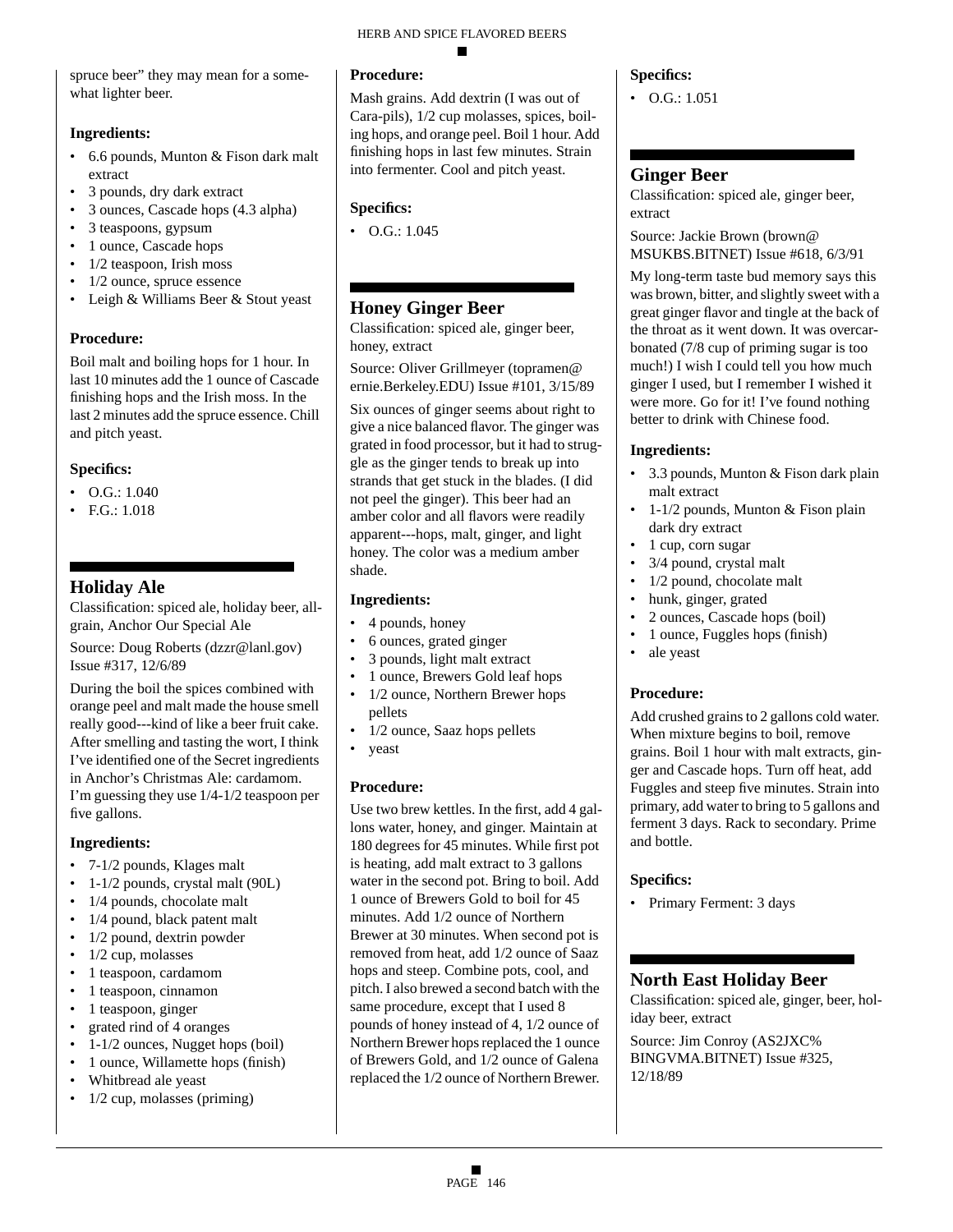This batch had a furious fermentation and blew the blow tube off the fermenter, losing about 1-1/2 quarts in the bargain.

# **Ingredients:**

- 2 pounds, crystal malt
- 6 pounds, amber dry malt extract
- 2 ounces, Fuggles and Bullion hops (boil)
- 1-1/2 ounces, Saaz hops (finish)
- 3 ounces, fresh grated ginger
- 1 stick, cinnamon
- 1 pack, Edme ale yeast

# **Procedure:**

Steep crystal malt until boil is reached. Strain out grain and add extract and boiling hops. Boil 60 minutes. Add Saaz hops, ginger and cinnamon in last 15 minutes of boil. Cool, top off fermenter and pitch yeast.

# **Maple Syrup Stout**

Classification: stout, maple beer, spiced ale, extract

Source: Jim Kipps, reposted by Robert Nielsen (robertn%fml@sc.intel.com), Issue #320, 12/11/89

This is a very good beer. I don't typically drink stouts, but I really like this one. I absolutely don't like Guinness, but I do like Young's Oatmeal Stout and Rubicon Stout. I think the maple stout is better than any of these. It is very smooth going down, and has sweet but mellow maple flavored aftertaste. Thanks to Jim Kipps for posting this recipe.

# **Ingredients:**

- 6 pounds, Australian dark extract syrup
- 1-1/2 ounces, Bullion hops (boil)
- 12 ounces, maple syrup
- ale yeast
- 3/4 cup, corn sugar (priming)

# **Procedure:**

Add six ounces of the maple syrup during the boil and the other 6 in the last couple minutes of the boil (much like a finishing hops). Total boil time was 1 hour.

# **Sparky's After-Burner Brew**

Classification: spiced ale, pepper beer, jalapeno pepper, chili beer, extract

Source: Marc Light (light@cs.rochester. edu) Issue #483, 8/28/90

The beer is amber, clear, has enough hops for me, and has a great spicy (bordering on hot) aftertaste.

# **Ingredients:**

- 3.3 pounds, John Bull amber malt extract
- 1/2 pound, crystal malt
- 1/2 pound, dark dry malt
- 1/2 pound, corn sugar
- 10, fresh Jalapeno peppers
- 2 ounces, Cascade hops
- Munton & Fison ale yeast

# **Procedure:**

Chop up Jalapeno peppers and boil them with the wort for 30 minutes or so. Strain them out when pouring wort into primary. Rack to secondary about 4 hours after pitching yeast.

*[Note: When handling jalapenos, be sure to wash hands thoroughly or wear rubber gloves. You'll find out why if you are a contact lens wearer. (I discovered this the hard way---making pickles, not beer.) --- Ed. ]*

# **Specifics:**

- $O.G.: 1.020$
- F.G.: 1.002
- Primary Ferment: 4 hours
- Secondary Ferment: 8 days

# **Bengal Butt Kicker**

Classification: spiced ale, tea, all-grain

Source: Chad Epifanio (chad@ mpl.ucsd.edu) Issue #816, 2/4/92

So far, the young beer tastes great with an unusual taste that is difficult to describe. I hadn't seen mention of using fennel before, so I thought I'd mention it. The beer has a dark orange color.

# **Ingredients:**

- 15 pounds, Klages malt
- 2--3/4 pounds, Munich malt
- 1 pound, Amber crystal
- 1/4 pound, Chocolate malt
- 1 ounce, Northern Brewers hops 10%AA (60min)
- 1 ounce, Northern Brewers (15 min)
- 1/2 ounce, Cascades 5.9%AA (15min)
- 2 ounces, fresh fennel (15 min)
- 6 ounces, fresh orange peel (15 min)
- 1/2 teaspoon, Irish Moss(15 min)
- 1 cup, American Lager yeast slurry
- 10 Bengal Spice tea bags, "dry hopped"
- 3/4 cup, Corn sugar to prime

# **Procedure:**

Upwards infusion mash, low-temp conversion. Used water with high carbonate hardness.

# **Specifics:**

- O.G.: 1.070
- IBU: 35-40

# **Garlic Beer**

Classification: spiced ale, garlic beer, extract

Source: Louis Clark (hplabs!mage!lou) Issue #580, 2/13/91

Next time I make this I'll probably use more crystal and more hops.

# **Ingredients:**

- 4.5 kg Munton & Fison dark malt syrup
- 3/4 pound, 40L crystal malt
- 1/4 pound, roasted barley
- 2 ounces, Perle hops (7.5% alpha)
- 1 ounces, Willamette (4.6% alpha)
- 3 large garlic cloves chopped fine
- 1 ounce, Willamette for finishing
- ale yeast

# **Procedure:**

Steep crystal malt and roasted barley for 30 minutes in two gallons of water. Strain out and discard spent grains. Add malt syrup and bring to a boil. Add Perle hops and garlic and boil for 1 hour. Toss in Willamette hops in the last two minutes. Pitch yeast when cool.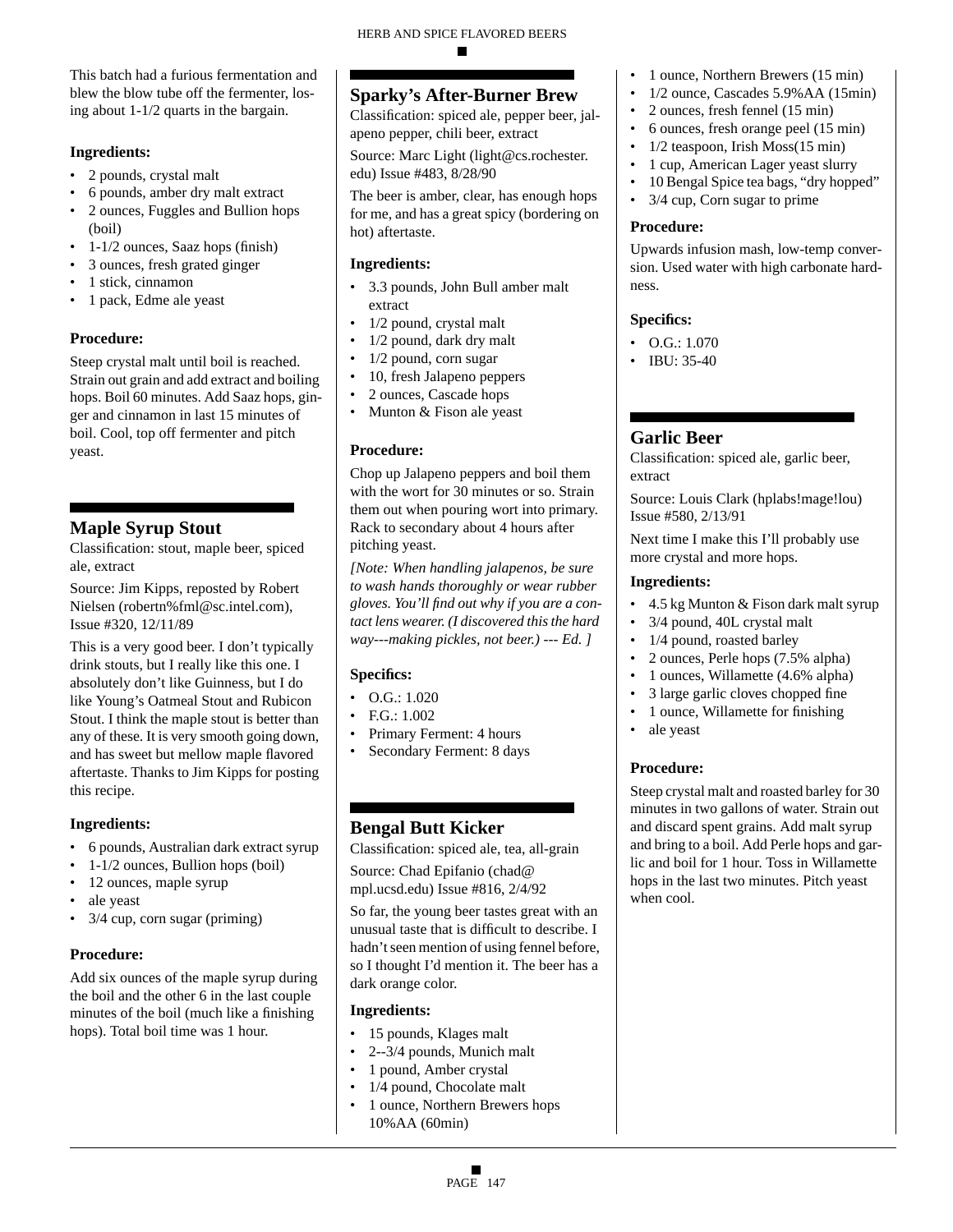# **Gak & Laurel's Garlic Beer**

Classification: spiced ale, garlic beer, extract

Source: Richard Stueven (richard.stueven@corp.sun.com) Issue #757, 11/7/91

#### **Ingredients:**

- 6 pounds, plain light extract syrup (hopped? who knows...)
- 2 ounces, Cascade leaf (boil)
- 2 ounces, Cascade leaf (finish)
- one Big Thing of garlic (maybe half the size of your fist)
- Whitbread dry ale yeast

# **Procedure:**

The procedure is the same as for any simple extract beer. Chop up the garlic and throw it into the boil for the full 60 minutes. If you don't want quite so much garlic flavor, strain the garlic bits out before racking (we didn't). Add 2 ounces of Cascade hops at begining of boil and again in the last ten minutes. Cool. Pitch yeast.

# **Legendary Mike Brown's Spruce Ale**

Classification: spiced ale, spruce beer, extract

Source: Mike Ligas (LIGAS@SSCvax. CIS.McMaster.CA) Issue #733, 9/27/91

I didn't like this beer at first because I felt that a spruce essence was lacking in the flavour. However, two months in the bottle cured that problem and the beer was exquisite and "sprucey" and improved with further aging.

# **Ingredients:**

- 3.3 pounds, Steel City Ale Kit
- 2.2 pounds, John Bull plain light malt extract
- 1.1 pounds, plain light dried malt extract
- 1/3 pound, crushed chocolate malt
- 1/4 pound, crushed crystal malt
- 6 ounces, fresh spring spruce sprigs (boil)
- 8 spruce sprigs (finishing)
- 2 cups, culture of Munton & Fison Ale yeast

# **Procedure:**

Place Crystal and chocolate malts in 1 gallon cold water and raise temperatire to 158 degrees and immediately strain into the brew kettle and sparge with 2 cups of 158 degree water. Add malt extracts and water to bring volume to 6 gallons. Add boiling sprigs when boil begins and boil for 60 minutes. Add finishing sprigs and boil for 3 minutes. Chill via wort chiller. Pitch yeast at 68 degrees. Single stage ferment in glass for 14 days then bottle using 1 cup corn sugar to prime.

# **Specifics:**

- O.G.: 1.046
- Primary Ferment: 14 days

# **Xmas Ale**

Classification: spiced ale, holiday beer, extract

Source: Phoebe Couch (ithaca!amber! phoebe@uunet.UU.NET) Issue #750, 10/29/91

I had a party and everyone liked this brew (1 month aging.) It has a medium head, a pleasant hint of spices (not strong but very noticeable) and smooth taste.

# **Ingredients:**

- 4 1/4 pounds, Austrialian light extract malt (liquid)
- 1/2 pound, crystal malt
- 1/4 pound, chocolate malt
- 1/8 pound, flaked barley
- $1/2$  cup, brown sugar
- 2 1/2 ounces, Northern brewer hops
- 1/2 cinnamon stick
- 1 teaspoon, whole clove
- 1 ounce, cascade (finishing)
- Ale yeast

# **Procedure:**

Add all the grain and malt into the water and boil. After it starts to boil, add Northern brewer and spices. After about 45 minutes, turn off heat, add the Cascade. After 20 minutes, filter into carboy. Pitch yeast when cool. Clarify and bottle in a week.

# **Specifics:**

• Primary Ferment: 1 week

# **Xmas Ale**

Classification: spiced ale, holiday beer, allgrain

Source: larryba@microsoft.com Issue #734, 9/30/91

I kept the hop rates pretty low given that the spicing would be best with a sweeter flavor.

# **Ingredients:**

- 8 pounds, Klages malt
- 2 pounds, Munich malt
- 8 ounces, chocolate malt
- 12 ounces, honey (added to the boil, not mashed!)
- 1/2 ounce, Willamette hops (5.4%) for 45 min
- 1/2 ounce, Willamette hops (5.4%) for 30 min
- 6 ounce, fresh ginger (peeled, diced)
- zest of 4 oranges (valencia)
- 1 teaspoon, whole cloves
- 1 teaspoon, ground allspice
- 5 3" cinnamon sticks (crunched up)
- Ale yeast

# **Procedure:**

Use Papazian's Step mash technique: 30 minutes at 130 degrees. 30 minutes at 155 degrees. Sparge with 175 degree sparge water. Collect about 6 gallons. Boil wort for one hour. Add 1/2 ounce. of Williamatte at 15 minutes. At 30 minutes add: 1/2 ounce Williamette, ginger, orange zest, cloves, allspice, and cinnamon. Cool. Pitch yeast.

# **Specifics:**

- O.G.: 1.068
- F.G.: 1.017
- Primary Ferment: 36 hours at 74 degrees
- Secondary Ferment: 4 days at 67 degrees

# **Indian Summer Gingered Ale**

Classification: spiced ale, ginger beer, extract

Source: Jerry Gaiser (jerry@jaizer. intel.com) rec.crafts.brewing, 10/25/91

Wonderful color and smells delicious. Should be in the bottle next weekend and I'll report on how it turns out.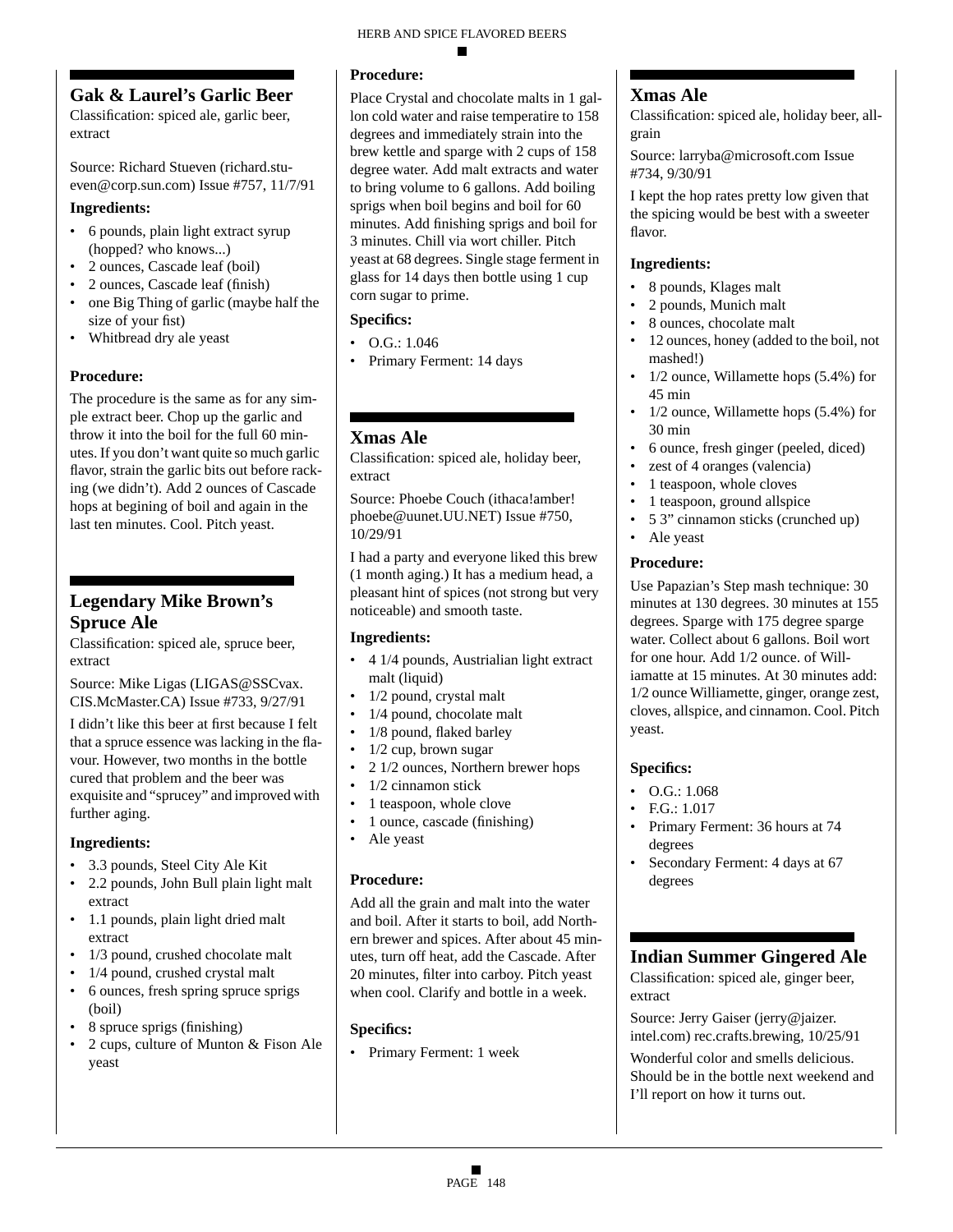# **Ingredients:**

- 6 pounds, dry light malt extract
- 1 pound, crystal malt (40L)
- 3 ounces, fresh ginger (boil)
- $\bullet$  1/2 ounce, Galena pellets (11.4%) (boil)
- 1 ounce, fresh ginger (finish)
- 1 ounce, Hallertaur pellets  $(4.?)\%$ (finish)
- Wyeast British Ale yeast (#1098?)

# **Procedure:**

Crush crystal malt, add to 2 gallons water and bring to about 170 degrees. Remove grains, add dry extract, 3 ounces ginger, boiling hops and boil for 1 hour. During last ten minutes add finishing ginger and hops. Chill. Pitch yeast.

# **Bob's Coriander Ale**

Classification: spiced ale, coriander, extract

Source: Bob Murphy (heisch@zen.radiology.arizona.edu) Issue #753, 11/1/91

Each batch has been a bit different, but good. The coriander isn't real strong, but is noticable. Some people have a hard time identifying it. For some reason they all seem to lack much head, maybe the oils in the coriander? Lack of head is not a problem any of my other beers have. Overall a nice slightly spicy light beer. Probably good for lawn mowing if I had a lawn. Good right away but seems to get better after 3 to 4 weeks in the bottle. The flavors blend together a bit more with age.

# **Ingredients:**

- 6 pounds, light unhopped malt extract
- 1 pound, light crystal malt
- 1 ounce, Cascade hops, 5.5% alpha
- 1 ounce, whole Coriander Seed 30 min
- 1 ounce, whole Coriander Seed 10 min
- 1 teaspoon, Irish Moss 10 min
- Chico Ale yeast (from a previous batch)

# **Procedure:**

Steep crystal malt at 160 degrees for 1 hour. Sparge grain and add extract. Bring to a boil and add Cascade hops.(boil for 60 minutes.) Add 1 ounce coriander at 30 minutes and the final ounce for the last 10 minutes. Strain off the hops and coriander seed when transfering to the primary. Leave in the primary for 5 days, and in the secondary for around 10 days.

# **Specifics:**

- $O.G.: 1.040$
- $FG: 1.012$
- Primary Ferment: 5 days
- Secondary Ferment: 10 days

# **Phil Fleming's Christmas Ale**

Classification: spiced ale, holiday beer, extract

Source: homer@drutx.att.com Issue #747, 10/24/91

Note: This recipe appeared Vol.2, #10 of The Wort Alert, the Hop Barley & the Alers newsletter from Nov. 1990, entitled "Anne's Choice Christmas Ale", and also appeard in a Zymurgy special issue. There was a lot of discussion relating to the additional 3 pounds of malt extract. The final word is that this is the correct recipe.

# **Ingredients:**

- 3.3 pounds, Munton and Fison Stout Kit
- 3.3 pounds, Munton and Fison amber malt extract syrup
- 3 pounds, Munton and Fison light dry malt extract
- 1/2 ounce, Hallertauer hops (boil)
- 1/2 ounce, Hallertauer hops (finish)
	- 3/4 pound, honey
- 5 3-inch cinnamon sticks
- 2 teaspoons, allspice
- 1 teaspoon, cloves
- 6 ounces, ginger root
- 6 rinds from medium size oranges (scrape the white insides of the rind away)
- Wyeast No. 1007 German ale liquid yeast
- 7 ounces, corn sugar for priming

# **Procedure:**

Simmer spices and honey (45 minutes). Boil malt and hops (50 minutes). Add finishing hops and boil (5 minutes). Cool, strain and pitch yeast. [Note: It's not made clear, but the honey/spice mix is added to the wort just before cooling, they're not boiled together.]

# **Specifics:**

- O.G.: 1.069
- F.G.: 1.030
- Primary Ferment: 14 days at 61 degrees

# **Zulu's X-mas Lager**

Classification: spiced lager, spiced ale, holiday beer, extract

Source: Mike Zulauf (zulauf@orbit.Colorado.EDU) Issue #743, 10/18/91

This recipe makes a golden, rather than dark, Christmas beer. With the proportions of hops and spices used, you get a complex mix of aromas, with none of them being too dominant. Other than being a lager and using various temperatures, this is a very easy brew to make. If anyone else tries it out, I'd be curious to hear the results.

# **Ingredients:**

- 3.3 pound can, Munton & Fison Light Hopped Malt Syrup
- 2--3/4 pounds (approx.), light dry malt extract
- 2--1/2 pounds, light clover honey
- 1 pound, crystal malt
- 2 teaspoons, gypsum (soft water treatment)
- 2 ounces, Cascade hops (4.5% alpha)
- 1 ounce, Cascade hops
- 1/2 ounce, Cascade hops
- 1/2 ounce, Cascade hops
- 2 teaspoons, dried ground ginger
- 2 teaspoons, dried ground nutmeg
- 3 teaspoons, dried ground cinnamon
- grated orange peel from 4 oranges
- 1/4 teaspoon, Irish Moss
- 3/4 cup, corn sugar for priming
- M. eV. German Lager liquid culture in a 1 qt. starter

# **Procedure:**

Steep crystal malt in brew pot. Remove grains before boil. Add extracts and honey and bring to a boil. Add 2 ounces Cascade at beginning of boil. Add ginger, nutmeg, cinnamon, orange peel, and Irish moss in last 10 minutes. Add 1 ounce of Cascade hops two minutes later. Add 1/2 ounce Cascade in last 5 minutes and the last 1/2 ounce in the last 2 minutes.

# **Specifics:**

- O.G.: 1.071
- F.G.: 1.018
- Primary Ferment: 12 days at 50 degrees
- Secondary Ferment: 30 days at 40 degrees
- Lager: 30 days at 30 degrees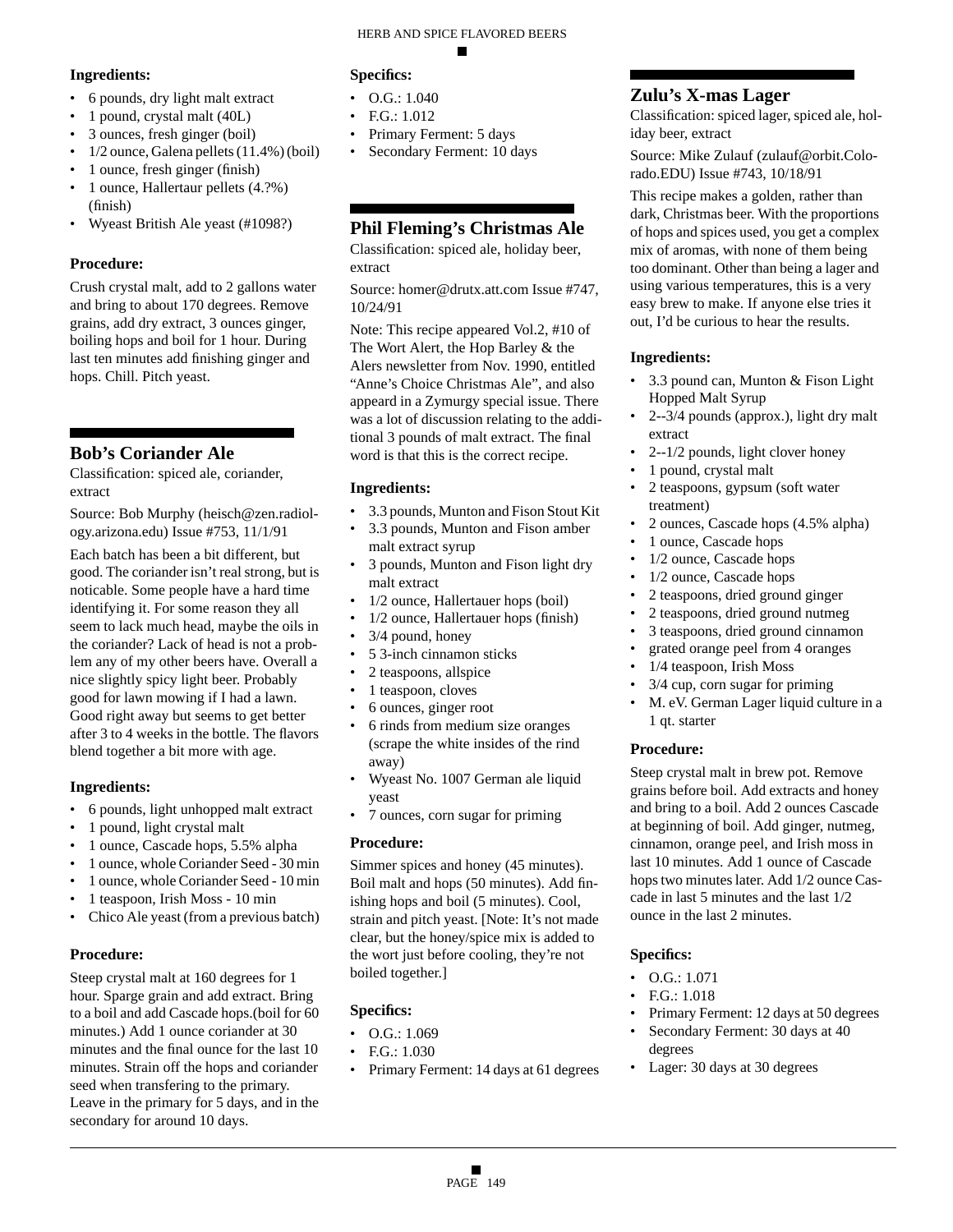# **Spiced Ale**

Classification: spiced ale, extract

Source: Ken Weiss (krweiss@ucdavis.edu) Issue #743, 10/18/91

Really nice balance of flavors. The dryhopped Saaz blended with the ginger and cinnamon aroma really well, and the ginger flavor is perfect. The cinnamon didn't contribute much flavor, and seems to have led to a muddier beer than I usually get. Probably would have been better to use stick cinnamon instead of ground... The color is much lighter than I would have expected.

# **Ingredients:**

- 7 pounds, amber liquid extract (Alexanders, I think)
- 2 pounds, crystal malt, cracked
- 1 pound, chocolate malt cracked
- 2 ounces, Hallertauer hops
- 2 ounces, Saaz hops
- 4 ounces, fresh ginger, grated
- 2 tablespoons, ground cinnamon
- Wyeast American Ale (Sierra Nevada ?) yeast, 1 pint starter

# **Procedure:**

Steep crystal and chocolate malt in hot, but not boiling, water for about 1/2 hour. Strain out grains, sparge with hot water. Add extract, stir until dissolved. Bring to a boil and add all the Hallertauer hops, the ginger and the cinnamon. Boil 1 hour. Chill the wort, transfer to primary, and add Saaz hops. Pitch the yeast. When the fermentation slows, transfer to secondary fermentor. Prime with 3/4 cup corn sugar and bottle when fermentation appears complete.

# **Old-Time Jaspers Gingered Ale**

Classification: spiced ale, ginger beer, extract, honey

Source: Peter Glen Berger (pb1p+@ andrew.cmu.edu) Issue #765, 11/21/91

This brew is just barely sweet, at the threshold of perception. A strong, heavy body follows, the ginger and orange blending together and taking you through from the middrink to the aftertaste. The finish is incredibly long, both the high alcohol content and the ginger-orange aftertaste lingering for a full 8 or 9 seconds after swallowing.

Note: In retrospect, this could have used a stronger bittering hop; after aging the ginger asserted itself more and drowned out what hops there were. It was still great, though.

# **Ingredients:**

- 9 pounds, Pale dry malt extract (M&F)
- 3/4 pound, crystal malt, cracked
- 3 pounds, light clover honey
- 1 ounce, Hallertau hops (boil)
- 1/2 ounce, Hallertau hops (finish)
- 6 ounces, fresh ginger, peeled and grated
- grated peels of 4 oranges
- 1--1/2 teaspoons, cinnamon
- 1/2 teaspoon, nutmeg
- 1--1/2 teaspoons, Irish moss
- Whitbread Ale yeast

# **Procedure:**

Add cracked crystal malt. Remove as water comes to a boil. Add all fermentable sugars. Add 1 ounce of Hallertau. Add half (3 ounces I think) of the ginger and half of the orange peel. Add spices. Boil for 60 minutes. In the last ten minutes of the boil, add the remaining ginger, orange peel, and Irish moss. Cool. Pitch yeast.

# **Specifics:**

- O.G.: 1.071
- F.G.: 1.019
- Primary Ferment: 6 days
- Secondary Ferment: 6 days
- Aged: 1 month

# **Debbe's Garlic Beer**

Classification: spiced ale, garlic beer, extract

Source: Douglas DeMers (dougd@uts. amdahl.com) rec.crafts.brewing, 10/4/91

The wort tasted very sweet and definitely \*GARLIC\*! Lethal stuff! I mean it was stomp-on-your-tongue rip-the-back-ofyour-head-off \_GARLIC\_. Three weeks later my tongue still remembered the assault and was braced for a similar attack, but the attack was not forthcoming. There is absolutely no pronounced garlic taste! There is only a hint of something reminiscent of garlic. I purposely made the brew a

little light on the hops, so the hops don't shine through either. To me, it is a fairly well-balanced, heavy beer and everyone who has tried it has really liked it. Next time, I think I'll leave the garlic cloves in the primary to see if I can get a more pronounced garlic taste in the final product.

# **Ingredients:**

- 8 1/2 pounds, pale malt extract (Williams bulk extract.)
- 4 large bulbs garlic, peeled and cleaned
- 1 ounce, Northern Brewer hops (AAU not available)
- WYeast London Ale (pre-started)

# **Procedure:**

Separate and peel the cloves from four entire bulbs of garlic and lightly score the surface of the garlic cloves to increase surface area during the boil. Add the extract, half of the garlic, and  $1/2$  ounce of hops. Total boil of 60 minutes The other half of the garlic goes in for the last 15 minutes along with the final 1/2 ounce of hops. After the boil, chill the wort and strain the cooled wort into a 6--1/2 gallon primary. After three days of vigorous ferment in 6 1/ 2 gallon primary (w/blowoff tube) I racked it to a 5 gallon secondary.

# **Specifics:**

- O.G.: 1.060
- F.G.: 1.018
- Primary Ferment: 3 days
- Secondary Ferment: 2 weeks

# **Spruce Juice**

Classification: spiced ale, spruce beer, extract

Source: James P. Buchman (jpb@tesuji. dco.dec.com) Issue #598, 3/18/91

I tasted the sample which I took to measure the SG. The pine taste and smell were definitely present but not excessive; they added extra sharpness to the brew on top of the hops. Hard to say more from a flat, sweet, yeasty sample only halfway fermented.

# **Ingredients:**

- 5 pounds, Premier Malt hopped light malt extract
- 1 pound, dried light plain malt extract
- 20 ounces, cup loosely filled with blue spruce cuttings
- 1/8 pound, roasted barley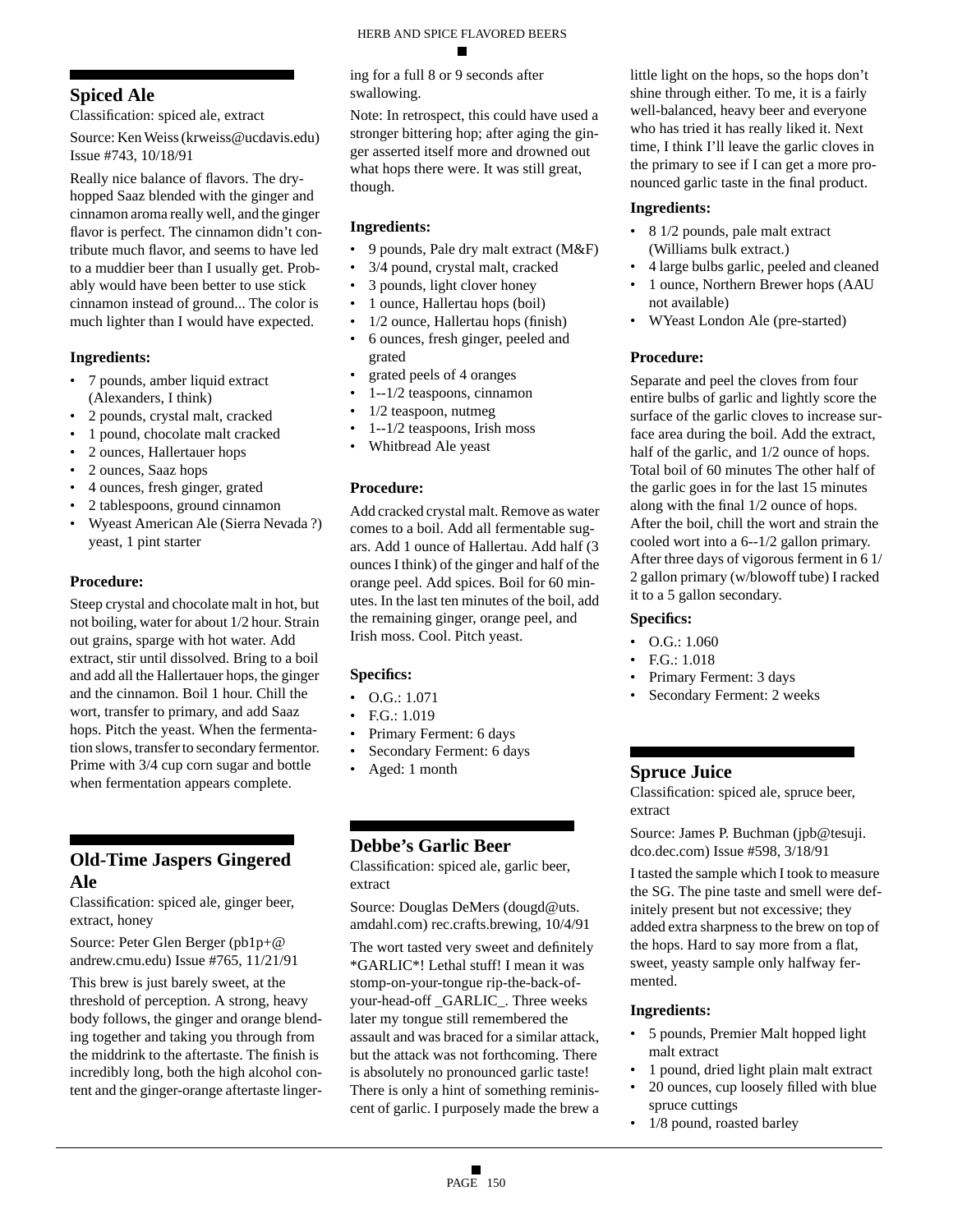- 2 ounces, Cascade hops
- Ale yeast

# **Procedure:**

Bring extract and 1 1/2 gallons of water to boil. Add Cascade hops and boil for a total of 45 minutes. Rinse spruce cuttings, then toss into the wort for the final twelve minutes of the boil. Cool. Pitch yeast.

# **Honey Basil Ale**

Classification: spiced ale, basil, honey, partial-mash

Source: Bryan Gros (bgros@sensitivity. berkeley.edu) Issue #825, 2/17/92

The basil I added may be a lot; it was about 1/3-1/2 of the "bunch" I bought at the grocery store. I talked to the brewmaster at the pub where I had the original Honey Basil and he said they used four "bunches" in 800 gallons. So we'll see.

Now it is fermenting, and is a pretty murky brown color. I didn't think that much 40L Crystal would make it this dark; much darker than I wanted. We'll see what happens when it is done---looks like I'll need to add the gelatin this time (I've had good luck with this in the past). I'll let you know what it tastes like.

And I hope the hops are light enough to let the basil and honey through. I think I have a pretty heavy hand with hops usually.

# **Ingredients:**

- 2--1/2 pounds, barley malt
- 1/2 pound, wheat malt
- 1/2 pound, 40L Crystal malt
- 2 pounds, honey
- 1 pound, dried malt extract (pale)
- 2--1/4 ounces, Mt. Hood hops  $(3.3\%,$ bittering)
- 1/2 ounce, Cascade hops (5.9%)
- 1 ounce, Basil leaves
- Whitbred dry yeast

# **Procedure:**

I did my partial mash, then boiled the wort with the honey and DME and the Mt Hood for 70 min. I then turned the heat off, added the Cascade and Basil, and covered and let sit for 30 min.

# **Ersatz Harpoon 1991 Winter Warmer**

Classification: spiced ale, holiday beer, extract, Harpoon Winter Warmer

Source: David Van Iderstine (orgasm!davevi@uunet.UU.NET) Issue #844, 3/16/92

This is a composite recipe, designed to mimick Harpoon's latest Winter Warmer offering. I started with the spice list for Harpoon's Winter Warmer, as published in the Beer News (or whatever that fine newsprint rag found in various lobbies is called). Armed with the spice list, I searched all my HBD back-issues for each spice. Whenever I found one of the spices being used, I looked for its relative weight as compared to all other ingredients in that particular recipe. By doing this for all the spices listed below, I arrived at a statistical "average" for the relative concentrations of all of them together. So maybe I should call this "Statistician's Delight"?

# **Ingredients:**

- 6 pounds, Laaglander amber dry malt extract
- 1/2 ounce, black patent malt
- 12 ounces, crystal malt
- 1--1/2 ounces, chocolate malt
- 1 pound, honey (added with extract) • 1 ounce, Clusters pellets (6.5--7.5%
- alpha) (boil)
- 1 ounce, Willamette pellets (aroma)
- Wyeast British ale yeast (#1098)
- 1/2 teaspoon, nutmeg (8 minute boil)
- 1--1/2 teaspoons, ground cinnamon (8) minute boil)
- 1/2 teaspoon, ground cloves (8 minutes boil)
- 1 teaspoon, vanilla (5 minute boil)
- 1 tablespoon, gypsum
- 1 tablespoon, Irish moss (10 minute boil)
- 3/4 cup, corn sugar (prime)

# **Procedure:**

Put water on to boil. Add gypsum. Add grains in boiling bag. Remove grains when boil begins. Add extract. After 15 minutes, add bittering hops. Boil 1 hour. Chill. Add aromatic hops. Sparge, add yeast, fill carboy. After 1 week, rack to secondary. Bottle 2 weeks later.

# **Pepper Beer**

Classification: spiced ale, pepper beer, chili beer, jalapeno peppers, serrano peppers, extract

Source: Paul Sherril (sherril\_paul@tandem.com) Issue #871, 4/24/92

Most people said to introduce the peppers into the beer as late as possible, so I'm going to just put a slice in a few bottles and see how it goes. This way I don't blow a whole 5 gallons on this little perversion.

# **Ingredients:**

- 6 pounds, Anderson light malt extract
- 8 ounces, light crystal malt
- 1--1/2 ounces, Cascade hops (boil)
- 1/2 ounce, Cascade hops (finish)
- Wyeast pilsner yeast
- several peppers (serrano, jalapeno), sliced

# **Procedure:**

Ferment at 50 degrees (primary). Secondary at 45 degrees. At bottling place a piece of pepper in a dozen bottles. Some serranos, some jalapenos and a variety of sizes.

# **Honey Ginger Beer**

Classification: spiced ale, ginger beer, extract, honey

Source: Don Veino (Don.Veino@ East.Sun.com) Issue #840, 3/10/92

This is from Beer & Wine Hobby's recipe of the Month, May 1991....their comment:

"This makes a most delightful summer beer, with a slight ginger taste, and a wonderful mellow ginger aftertaste. Chill and enjoy!!"

# Don's comment:

Taste good/light. Very clear, with a golden brown to red color. Slight "apple" smell upon opening, but no fruity taste... just a clean ginger flavor. Good head and strong carbonation (I think I'll back off a bit on the priming sugar next time). Improved with age, 5+ weeks later it was great, still getting better 4 months later (but only 4 bottles left!). No chill haze. Medium alcohol content. GREAT with asian foods (tasted similar to Tsing Tao, but better).

I think I'm going to experiment a little with some fresh rosemary in the next batch, in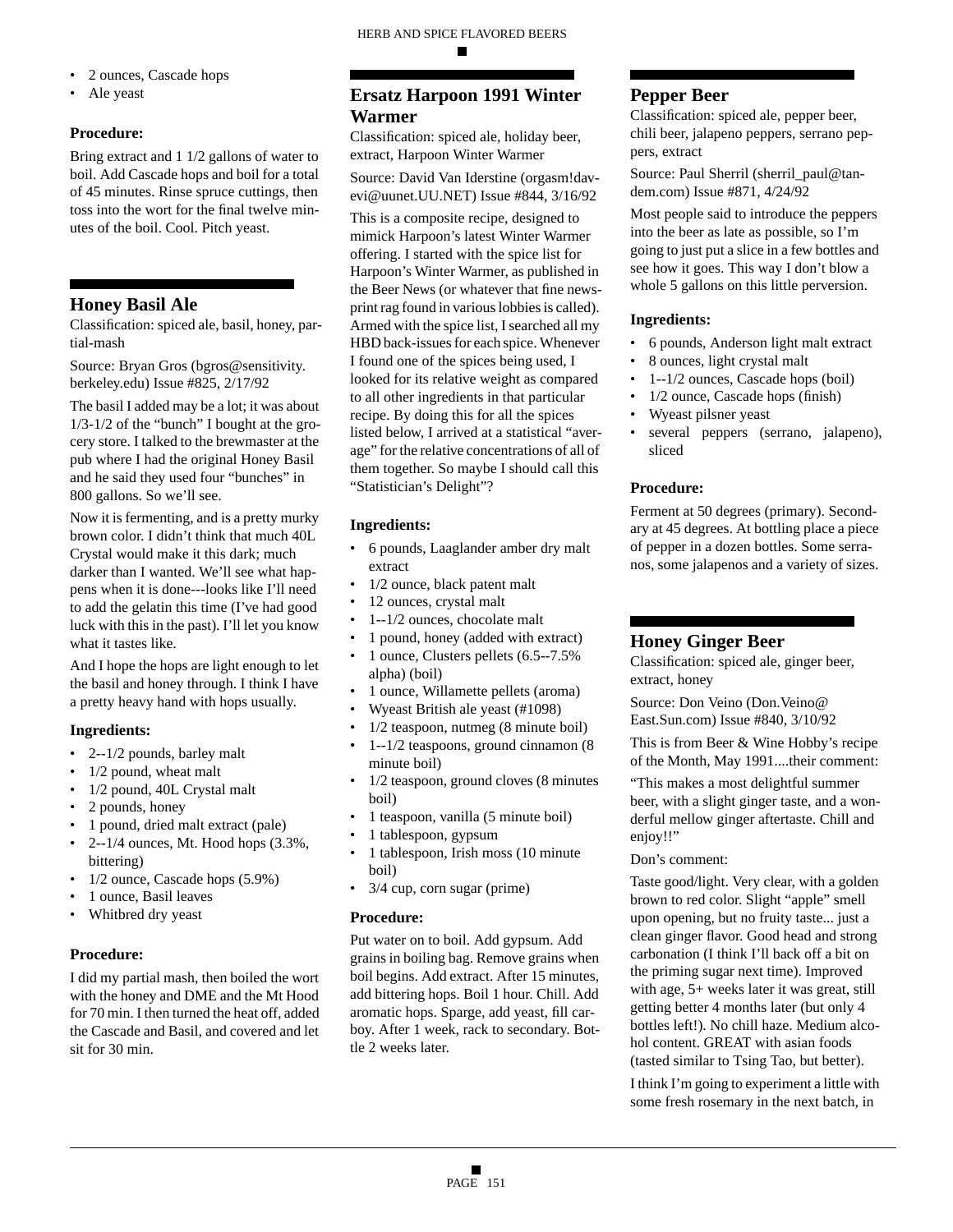#### HERB AND SPICE FLAVORED BEERS

place of some/all of the ginger... we'll see how it goes!

#### **Ingredients:**

- 1 can, John Bull light unhopped malt extract
- 1 ounce, Hallertauer hop plugs
- 3 pounds, honey
- 3 ounces, diced ginger
- finings
- Glenbrew yeast
- 1 cup, corn sugar (priming)

# **Procedure:**

Started with 1--1/2 gallons cold filtered water in stockpot. Added malt extract and began heating. At steaming, added hops in straining bag. After 15 minutes, added diced ginger (actually, slices about as thick as a nickel---I wanted the surface area increase). Continued simmer for 15 minutes. Meanwhile, added 3 pounds honey to fermenter (using some known weights, a fulcrum and a bit of mechanics, then measuring the results, I figure this is about 40 ounces liquid measure). When simmer completed, removed ginger and hops bag, and poured hot wort into fermenter (7 gallon glass carboy). Added cold filtered water to make 5 gallons. Pitched yeast at about 80 deg F. Forgot to take initial SG reading.

# **Easy Spiced Brown Ale**

Classification: spiced ale, brown ale, extract

Source: Jeff Benjamin (benji@hpfcbug. fc.hp.com) Issue #920, 7/9/92, reposted to Issue #985, 10/7/92

I've used cloves for spiced ales, and my advice would be go easy. It doesn't take much to add that character. I had good luck by simmering 3- 4 whole cloves (not crushed) in water, then adding the whole thing to the primary. The flaw with a lot of commercial Xmas brews is that the spices overwhelm the flavor of the beer rather than complement it.

I'm normally an all-grain brewer, but this is a twist on a kit beer. I find that spices tend to mask any sort of "canned" flavors, and with the time you save you can brew a lot of it, like for a party. The spices balanced perfectly after a few weeks in the bottle.

The flavors balance very nicely after only a short aging time, but it gets better after a couple of months. An excellent holiday beer.

#### **Ingredients:**

- Mountmellick brown ale kit
- 3--4 whole cloves
- 3 whole cinnamon sticks
- 1/4 teaspoon, ground nutmeg
- 4 oranges
- 1/8 cup, Hallertauer hops
- ale yeast

# **Procedure:**

Simmer spices, hops, and zest of 1 orange in 1 quart water for 30-45 minutes. Make Brown Ale according to 3.6 gallon recipe. Add spice mixture (do not strain) and zest of other three oranges to wort. Ferment, strain, and bottle according to kit instructions.

# **Corey Ander's RN Screw**

Classification: spiced ale, coriander, honey Source: Bill Slack (wrs@gozer.mv.com) Issue #927, 7/19/92

This is a version of the Gran Cru extract recipe in Charlie Papazian's new book.

# **Ingredients:**

- 5 pounds, light dry extract
- 2--3/4 pounds, clover honey
- 1 ounce, Hallertauer (60 minute boil)
- 1/2 ounce, ground coriander (15 minute) boil)
- 1/2 ounce, Hallertauer (15 minute boil)
- 1/2 ounce, ground coriander (5 minute boil)
- 1/2 ounce, orange peel (5 minute boil)
- 1/2 ounce, Hallertauer (finishing, 2) minutes)
- yeast (Red Star or Belgian yeast)

# **Procedure:**

Rehydrate Red Star ale yeast or Belgian yeast. Boil wort as usual. Ferment and prime as usual.

# **Specifics:**

- O.G.: 1.047
- F.G.: 1.010

# **Xmas Beer**

Classification: spiced ale, holiday beer, partial-mash

Source: David Klein (klein@physics.Berkeley.edu) Issue #968, 9/14/92

This won 2 awards (small pools though) I would recomend not using Chinook (this was my first time using them, and I discovered I did not like them) less oranges, more spicing. Unless you feel like boiling a long time or like wasting alot of your potential sparge, I would recoment at least using 3 lb of extract to bump the gravity.

# **Ingredients:**

- 2 pounds, Munich malt
- 1/4 pound, dextrin malt
- 1 pound, crystal malt
- 1 pound, 2--row malt, toasted at 350F for 15 minutes
- 3/4 cup, roast barley
- 1/2 cup, black patent malt
- 6 pounds, Australian amber extract
- 3 bags, Spicy Duck spices (cinnamon, anise, fennel, fenubar, clove)
- 4 sticks, cinnamon
- 2 teaspoons, crushed cardamon
- 1 ounces, Chinook hops
- Irish moss
- 2 pounds, dark honey
- zest of 5 oranges
- 2 teaspoons, cloves (end)
- 2 sticks, cinnamon (end)
- 1--1/2 teaspoons, allspice (end)
- dash, nutmeg (end)
- 1--1/2 ounces, grated ginger (end)
- Wyeast ale

# **Procedure:**

Low temperature mash, 145F for 4 hours in 2 gallons of water treated with 2 teaspoons of gypsum. Sparge to 7 gallons. Bring to boil, adding extract, 1 ounce of Chinook, and spices. After 45 minutes, add another ounce of Chinook and some Irish moss. After 1 hour, turn off heat at add honey, orange zest, and spices denoted "(end)". Secondary had 2 more ounces of hops (did not write down the kind).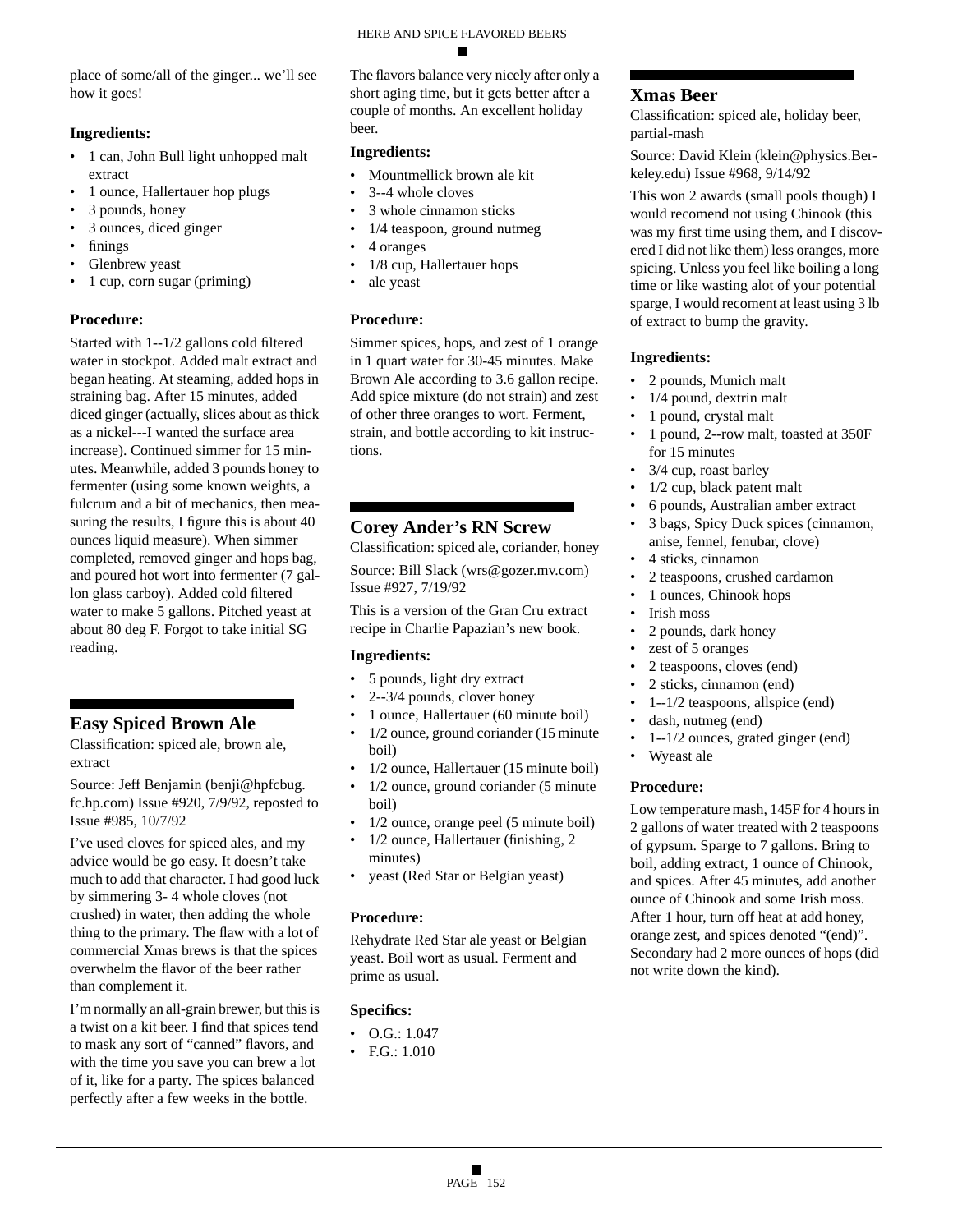# **Christmas in July**

Classification: spiced ale, holiday beer, extract

Source: Tom Dimock (rgg@cornellc. cit.cornell.edu), Issue #970, 9/16/92

It fermented slowly but steadily with daily rousings for 30 days, at which point it stalled at 1.040. I added 1/2 teaspoon of amylase enzyme, which started it back up. On January 24, I bottled it with 3/4 cup corn sugar priming. The F.G. was 1.032. After about three months in the bottle it was interesting, but not what I was looking for---Steve Russel's comment was "Well, it's a very interesting ginger beverage, but I'm not sure I'd call it beer!" Now, it has matured quite nicely, and has a couple of real fans. It is still VERY gingery, so unless you really like ginger I'd cut the ginger back by 1/2 or 2/3.

# **Ingredients:**

- 8 pounds, light dry malt extract (American Eagle)
- 3/4 pound, crystal malt
- 3 ounces, roast barley
- 3 pounds, clover honey
- 1 ounce, Northern Brewer (boil)
- 1/2 ounce, Northern Brewer (finish)
- 6 ounces, fresh grated ginger (1/2 boil,  $1/2$  finish)
- grated peel of 4 tangelos (1/2 boil, 1/2 finish)
- 1 stick, cinnamon
- $\bullet$  1--1/2 teasppon, nutmeg
- 1--1/2 teaspoon, Irish moss
- Whitbread ale yeast

# **Procedure:**

The crystal and roasted barley were steeped in six gallons of water while it was heating. They were removed at 190 and the DME, honey, boil hops, half of the ginger, half of the tangelo peel, the cinnamon stick and the nutmeg were added. The Irish Moss went in 40 minutes into the boil, and the rest of the ginger, tangelo peel and hops went in at 50 minutes. At 60 minutes, cooled quickly (counter- flow chiller) and let sit for 3 hours. Racked off the copious trub, aerated and pitched with a pint of starter from two packages of Whitbread Dry Ale yeast (my all time favorite dry yeast).

# **Hershell Chanukah's Mulled Atheist Ale**

Classification: spiced ale, extract

Source: Aaron Birenboim (abirnbo@rigel.cel.scg.hac.com) rec.crafts.brewing, 9/9/92

At the risk of sounding immodest, it was the best spiced ale I have ever had.

The flavor is totally dominated by the crystal, honey, and spices. Don't fret too much about the extract. Any amber will do. If all you can get is pale, just add about 1 pound of "amber" malt to the crystal steep. Amber can be made by toasting pale malt at 350F for about 20 min.

# **Ingredients:**

- 1 3--kg can, Irek's wheat extract
- 2 pounds, crystal malt (40L or lower)
- 2 pounds, honey (more if you want it stronger)
- 15 HBU, boiling hops
- 2 ounces, finishing hops (e.g., Cascade) (2 minutes)
- 2 ounces, fresh ginger
- peels from 3 lemons
- 10 cloves, lightly crushed
- 1 teaspoon, allspice, lightly crushed
- 2 cinnamon sticks
- 1/2 of a nutmeg, lightly crushed (or less---maybe 1/4 nutmeg)
- Irish moss for clarity
- Whitbread ale yeast

# **Procedure:**

Add spices in last 10 minutes or so of boil.

# **Winter's Tavern Winter Ale**

Classification: spiced ale, holiday beer, extract, honey

Source: Greg Winters (gsw@thebrewery. EBay.Sun.com) rec.crafts.brewing, 9/10/92

Smells heavenly and should have just the proper aging time to mellow the spices and hops by xmas. (I may have added more hops than I should have, but I just couldn't resist, as I just love the taste.) With any luck I will have a nice balanced and very complex brew...

# **Ingredients:**

- 7 pounds, Alexanders Pale Malt Extract
- 20 ounces, Clover Honey
- 1 pound, British Cara-Pils
- 1pound, Crystal (40L)
- 2 pounds, klages 2-row (for partial mash of cara-pils)
- 1/4 pound, Chocolate Malt
- 1/2 ounce, Chinook Pellets (12%) (60 minute boil)
- 1/2 ounce, Cascade Leaf (7%) (30 minute boil)
- 1 ounce, Hersbrucker Plugs (2.9%) (30 minute boil)
- 1/2 ounce, Hersbrucker Plugs (10 minute steep)
- 1/2 ounce, Hersbrucker Plugs (2 minute steep)
- 1/2 oounce, Cascade Leaf (7%) (Dry hopped in secondary)
- 3, 3" cinnamon sticks
- 1 teaspoon, whole cloves
- 1 teaspoon, ground Allspice
- 2 ounces, grated fresh ginger
- 6 pods, cardamom slightly crushed
- rind of 5 oranges no bitter white stuff!!
- Wyeast American Ale

# **Procedure:**

Performed partial mash of cara-pils, crystal and klages as described in CJOHB. Added all other fermentables and brought to a rolling boil. Added hops as indicated as well as all spices for the last 10 minutes of the boil. Cooled in ice bath for approximately 30 minutes before moving to bucket with 2 gallons cold water to reduce oxidation. Let sit for 1 hour and then racked off trub into primary. (Spices, etc. included in the primary fermenter.) Pitched approximately 1 liter yeast starter, attached blow-off tube and had a cold one.

# **Specifics:**

• O.G.: 1.060

# **Pale Maple Ale**

Classification: spiced ale, maple beer, extract

Source: Mark Davis (Mark\_Davis. osbu\_sout@xerox.com) Issue #978, 9/28/92

I tried the ale after 5 days in the bottle and was extremly pleased with the brew. The only thing is that it is a little dry (lost some of it's sweetness(maybe another 1/2 pound of crystal). I will do this one again, but I think that I will use another yeast type (maybe Wyeast European ale).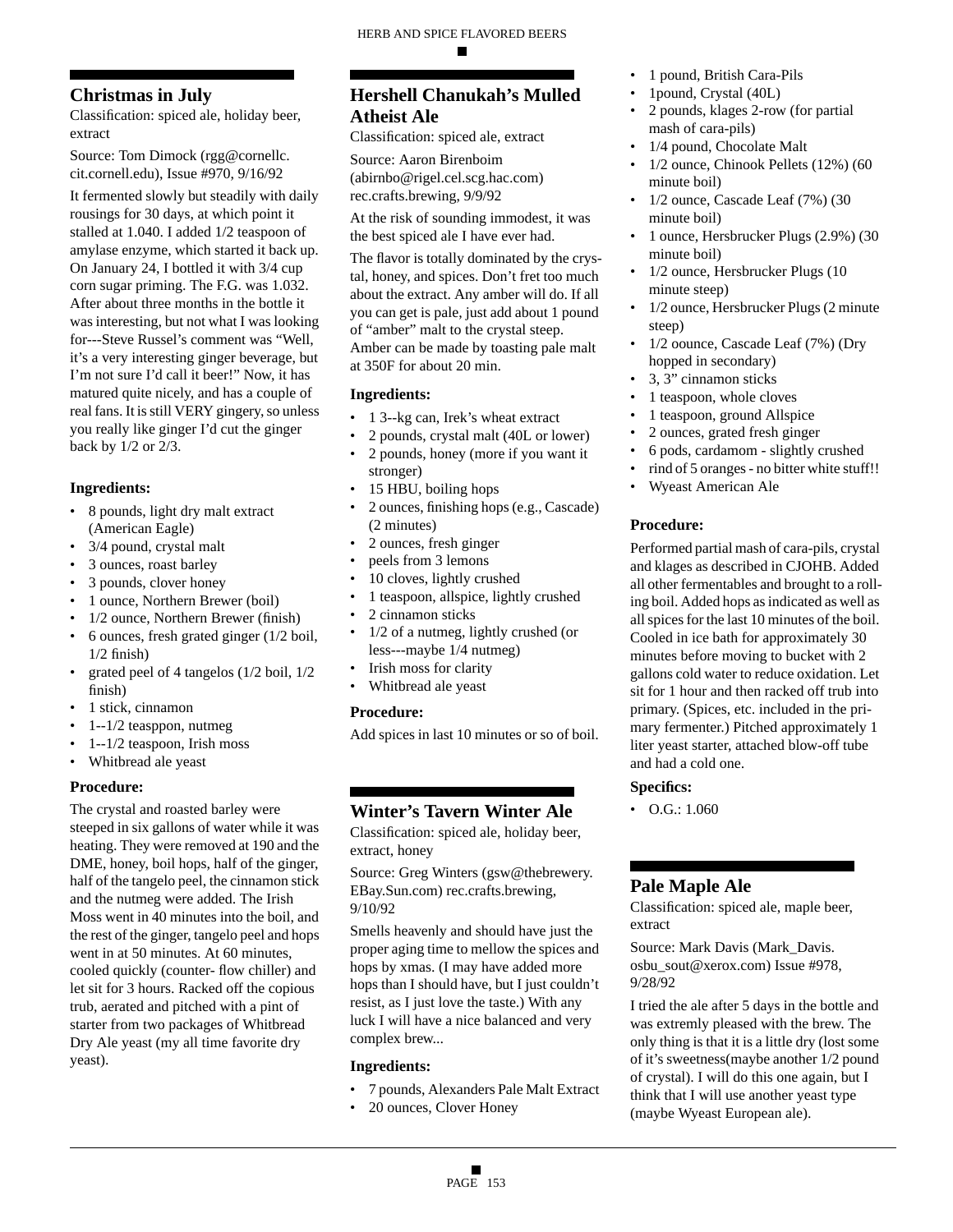#### HERB AND SPICE FLAVORED BEERS

# **Ingredients:**

- 6 gallons, brewing water
- 5 pounds, amber malt extract syrup
- 1/2 pound, Scottish crystal malt (80L)
- 1/2 pound, wheat malt (dry extract)
- 1 quart, Maple Syrup (Dark, Grade A)
- 1 ounce, Goldings hops (5.2%) 60 minute boil
- 1/2 ounce, English Goldings, 30 minute boil
- 1/2 ounce, English Goldings, 10 minute boil/steep
- 1/2 teaspoon, Irish Moss
- 2 teaspoons, Gypsum
- Wyeast #1028 London Ale yeast

#### **Procedure:**

#### 1. Prepared yeast starter.

2. Steep cracked crystal malt in 2 quarts 150 F water for 30 min.(I put the pot in the 150 F preheated oven) Sparged the grain into the boiling pot with another 2 quarts of 170 water. Add enough water to bring volume in pot to 5 gallons. Bring to boil.

3. Add Malt Extract syrup, wheat malt, gypsum, and 1 ounce of hops. Boil for 30 minutes.

4. After 30 minutes of boil, add Maple syrup and 1/2 ounce of hops. Boiled another 20 minutes.

5. At 50 minute mark of boil, add 2 teaspoons of Irish Moss and the last 1/2 ounce of hops. Boil another 10 minutes (covered), turned of flame, and allow it to steep for 5 minutes.

6. Chill, strain, and rack to primary. Pitch.

# **Specifics:**

- O.G.: 1.054
- F.G.: 1.008

# **Spiced Brown Ale**

Classification: spiced ale, brown ale, extract

Source: Arthur Delano (ajd@itl. itd.umich.edu) rec.crafts.brewing 10/12/92

This is the only spiced beer I've made; it came out very well. The recipe is based on Dottie's Brown Ale by Charles Lawhon, which appeared in Zymurgy v. 14, Number 2.

The spices more-or-less masked the flavoring hops, so I might try reducing or removing them next batch. I also intend to add cinnamon and/or dried orange rind.

#### **Ingredients:**

- 7 pounds, dark Munton & Fison malt extract syrup (2 cans)
- 1/2 pound, crystal malt
- 1 pound, chocolate malt
- 1 ounce, Fuggles pellet hops -- boil
- 1 ounce, Fuggles pellet hops -- 15 minutes before end of boil
- 1 nutmeg, grated -- 15 minutes before end of boil
- 1 ounce (approx.), sliced ginger root -- 15 minutes before end of boil
- 1 star anise -- 15 minutes before end of boil
- 1 ounce, willamette pellet hops -- finish
- Whitbread ale dry yeast in a 20 oz. starter

# **Procedure:**

Grain steeped in a colander in 2 gallons of cold water and brought to boiling: grain removed when boiling began. Some hops and spices allowed to pour into carboy. My notes don't mention fermentation times, so i would guess 1 to 1--1/2 weeks in primary, 2 weeks in secondary as a rough estimate.

# **Specifics:**

• O.G.: 1.023 at 67

# **Infamous Christmas Glogg Beer**

Classification: spiced ale, extract

Source: Erik Zenhausern (c206gst%sjumusic.bitnet@cunyvm.cuny.edu), HBD Issue #1060, January 21, 1993

This was a very quick and easy recipe; a real plus around the holidays. The beer was rather tasty, although the spices were rather pronounced (covering up any defects if present). The yeast was very fast and attenuative. I have some more of it, so I'll post the results of that brew.

# **Ingredients:**

- 5 pounds, light malt extract syrup
- 2 pounds, light clover honey
- 1/2 ounce Saaz hops (boil)
- 1/2 ounce Saaz hops (steep 10 minutes) • 25 millileters alcohol-based glogg spice (mix of ginger, cinnamon, cardamon,
- and cloves) • Windsor ale yeast (rehydrated)

#### **Procedure:**

Boiled for 30 minutes. Cooled to 70 deg. F. pitched yeast. Fermentation began within 8 hours. Finished within 3 days.

#### **Specifics:**

- $O.G.: 1.053$
- F.G.: 1.008 (after 2 weeks)

# **Drinkable Spruce Beer**

Classification: spiced beer, spruce beer, allgrain

Source: Ronald Moucka (rmoucka@ OMN.COM), HBD Issue #1435, 5/28/94

Believe it or not, it is possible to brew a drinkable spruce beer. Thos you who were lucky enough to attend the GABF a couple of years ago will remember Anchor's version of a traditional spruce beer. Yuck! It taste a combination of mint julep (sp?) and Listerine. Six packs of the stuff distributed in a limited area around Denver, and I was stupid enough to couple. At least at the time I thought it was stupid. Not anymore!

After two years of aging in the refrigerator, it is now one of the most refreshing, light summer beers I've ever tasted. So don't give up on th spruce beers. They take a long time to mellow, but it's worth the wait. own version of a spruce is coming up on 1 year old this month and is jus starting to taste like something resembling beer. Actually quite good.

# **Ingredients:**

- 5lbs 2 row Klages
- 3lbs 6 row Klages
- 1lb Crystal 10LV
- .5lbs Dextrin
- 1oz Hallertauer 4.9 AAU 60min
- 4oz fresh blue spruce tips (3-4" long) 60min
- 1oz fresh blue spruce tips finish
- 1tsp Irish Moss
- Wyeast #2035 American Lager

# **Procedure:**

Temperature controlled step mash. Boil hops and spruce for full 60 minu I might consider dropping the spruce to 3oz next time. Obviously, weath conditions will effect the strength of your spruce. Collect your spruce in the country where you're sure they haven't been sprayed. Never tried extract. Wouldn't have a clue as to how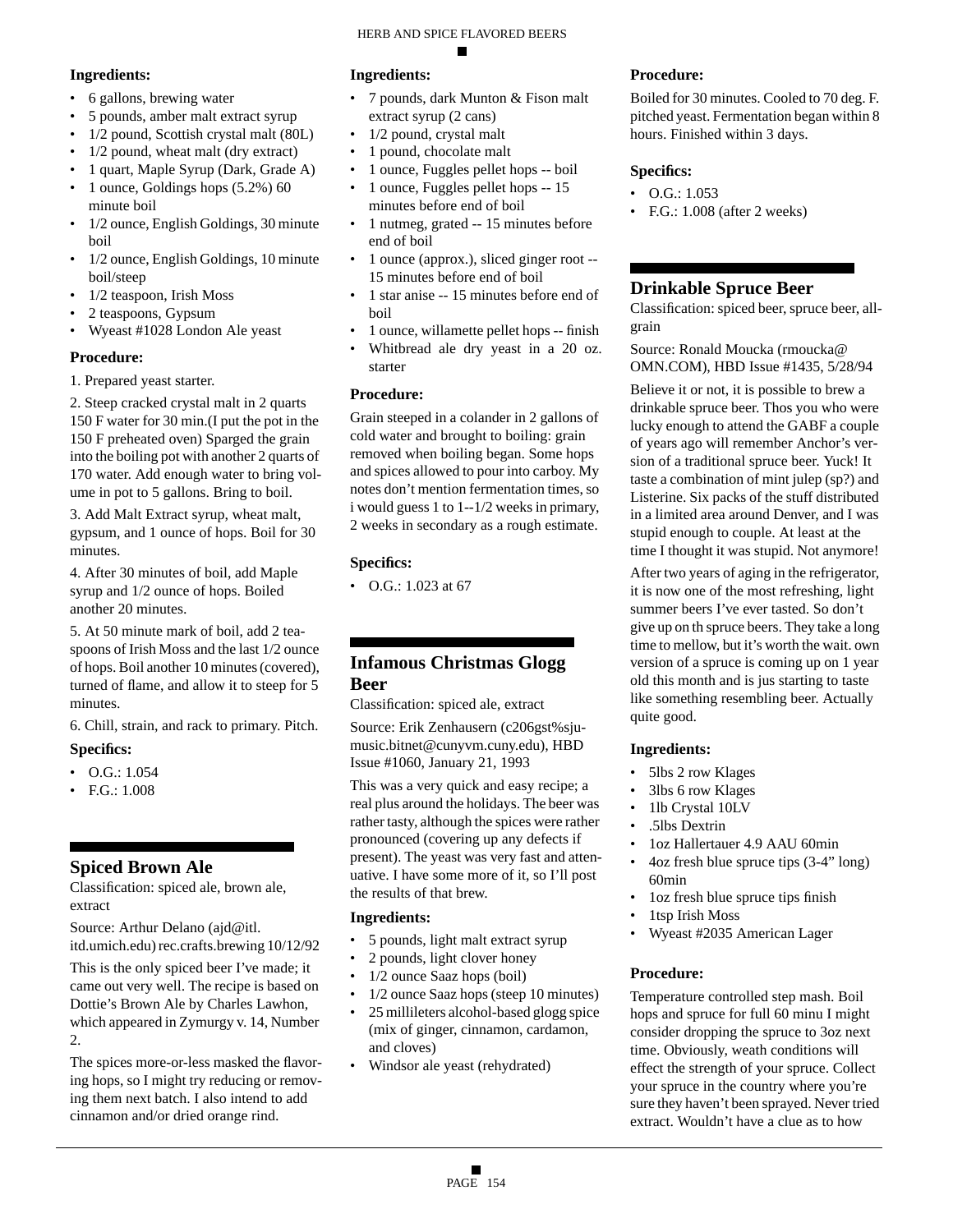much to add. Most importantly, patient! This stuff takes a looong time.

#### **Specifics:**

- O.G.: 1.048
- F.G.: 1.014

# **Christmas Ale**

Classification: christmas ale, spiced ale, partial mash

Source: Jim Grady (grady@hpangrt.an.hp.com), HBD Issue #1239, 10/4/93

For those who might be looking for a Christmas Ale recipe, here is one that Curt Freeman and I made 2 weeks ago and I just bottled my share this afternoon. We took the spice list from Phil Fleming's Christmas Ale recipe that Kinney Baughman posted here 2 years ago. Since we had had a lot of fun with our first all-grain batch a week or so earlier we decided to do a partial mash (so we each would get 5 gal) and change it from a stout base to an amber base.

At bottling time, it is very good. The cloves and allspice are more pronounced over previous batches (I've made Phil's version for the past 2 years) but that may be due to finally following the directions!

#### **Ingredients: (for 10 gallons)**

- 9# Pale Malt
- 0.75# Dark Crystal Malt (120^L)
- 0.5# Caramunich Belgian Malt (60- 80^L)
- 1# German Dark Crystal Malt (20^L)
- 10# Munton & Fison Light Malt Extract Syrup
- 2 oz (15 AAU) Northern Brewer Hop plugs (60 minute boil)
- 1 oz Hallertauer Hop plugs (steep 10 minutes)
- $\cdot$  1.5# Honey
- 10 cinnamon sticks (3")
- 12 oz grated ginger root
- zest from 12 oranges
- 4 Tbs Allspice (whole)
- 2 Tbs Cloves (whole)
- Wyeast German Ale yeast (1007)

#### **Procedure:**

Mash pale malt at 156 degrees F for 90 minutes. Add dark crystal, caramunich, and german dark crystal at mash out. Simmer spices with honey for 45 minutes and

add after the boil and steep with the Hallertauer.

We added the crystal malts at mash out in an attempt to retain some body. The combination we used was based partly on what I had left over from previous batches. We used a rectangular picnic cooler for the mash/lauter tun. It did not hold the heat very well compared to the insulated box method that we used on our all-grain but we feared that there was too much grain to use the tried & true method.

#### **Specifics:**

- O.G.: 1.056
- F.G.: 1.010

# **Spruce Beer**

Classification: spiced ale, spruce beer, extract

Source: Mark Taratoot (slndw@ cc.usu.edu), r.c.b., 6/23/93

I recently made a spruce beer and thought I would post some information about it as some people here have been curious about it. To be sure, it is a bit late for harvesting the new spring flush from spruce trees now, but this may not be the case for more northerly latitudes. Also, I saved (and froze) an extra portion of spruce twigs, and if others did also, now is a fine time for spruce beer.

I made spruce beer last year and only used about a pint of twigs in a red ale. I also used ginger, and the ginger masked the spruce flavor.

This year I made a light ale and used a quart of spruce twigs. Many of the comments here have recommended only using spruce in a dark beer. I must disagree. The only problem I have with the light ale is it is cloudy. Big deal.

After two weeks in the bottle, it has not cleared. The flavor is not what I expected at all. I anticipated a "piney" flavor (kind of like retsina wine) but that is not what I got. The flavor is more earthy. Kind of nice. It will be a good beer for when the summer finaly gets hot.

#### **Ingredients:**

- 1 pound light dry malt extract
- 6 pounds light malt syrup
- 2 cups 10 L crystal malt
- 1 cup 40 L crystal malt
- 1 cup bulgur wheat
- 2 ounces Mt. Hood hops (65 minute) boil)
- 2-1/2 cups blue spruce twigs (25 minute boil)
- 1 cup spruce (10 minute boil)
- Irish moss (10 minute boil)
- $1/2$  cup spruce (steep)
- ale yeast

#### **Procedure:**

To bottle, make a tea from 1 cup of spruce twigs, then add priming sugar and boil momentarily.

#### **Specifics:**

- O.G.: 1.047
- F.G.: 1.010

# **Ginger Beer**

Classification: spiced ale, ginger beer, extract

Source: Dave Whitman (rsndww@rohmhaas.com), HBD Issue #1088, 3/2/93

I'm in the middle of a batch of ginger beer, using a recipe which is a hodge-podge of *Cat's Meow* recipes and my own warped ideas. What I'm shooting for is something with a pronounced ginger flavor and aroma, good body, but a very light color. I think I'm going to hit all the goals except the ginger flavor, which is a problem given that this is supposed to be a ginger beer.

#### **Ingredients:**

- 2 cans Munton & Fison extra light extract (for light color)
- 0.5 lb. maltodextrin powder (for body w/o color)
- 2 oz Hallertauer leaf hop (4.6% alpha)
- 3 oz sliced ginger root (peeled for lighter color)
- 4 each juice from fresh lemons
- 1 pkt Whitbread ale yeast

#### **Procedure:**

The ginger and hops were boiled in the wort for 45 minutes, then lemon juice was added along with my immersion chiller. After an additional 10 minute boil, the batch was chilled to 65F. ph: 5.3 before lemon juice, 4.0 afterwards. To my chagin, the resulting wort had very little ginger flavor.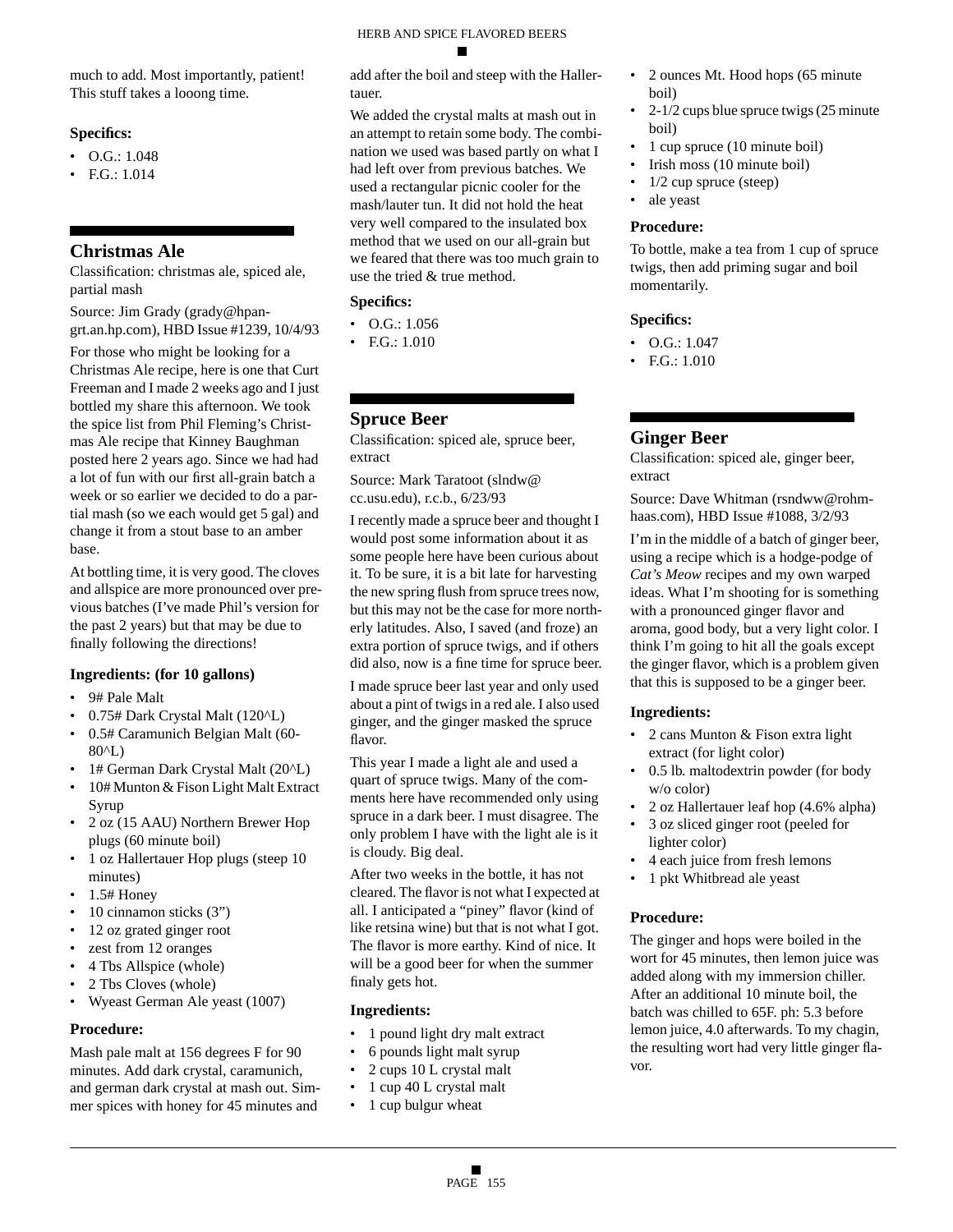# **Green Chili Beerito**

Classification: chili beer, spiced ale, extract

Source: Brewed by Ken Kane, posted by Jeff Frane (gummitch@techbook.com), HBD Issue 1165, 6/18/93

One of the advantages of running the Oregon State Fair competition has been access to winning recipes -- and the permission to reproduce them at will. The following beer took 1st Place in the Specialty Beer category, and is, I thought, a really tasty item. Ken Kane, of Portland, seems to brew nothing but spiced and fruit beers, and has gotten quite innovative and skillful at it. If memory serves, he's won this category repeatedly (including a pumpernickel beer and a sage beer).

I realize there's a little information missing, but it ought to provide a good start - and it was a really tasty beer, for those who like chili beers.

# **Ingredients:**

- 7# Alexander's Pale extract
- 1# Dextrin malt
- 1# Vienna (presumably Briess)
- 1/4 oz Kent Golding & 1/4 oz. Clusters after 5 min.
- $1/4$  oz KG &  $1/4$  oz. Clusters after 20 & 40 min.
- 1/2 oz. Mt Hood after 58 min.
- 2 tsp. gypsum in 60 min. boil
- 2 whole, roasted Hatch Chiis & 2 oz. chopped New Mexico chilis (presumably in boil)
- Whitbred Lager yeast

# **Procedure:**

The grains are mashed at 122F for 30 min; 152F for 10 min; 158F for 20 minutes.

Fermented at 65F for 10 days with Whitbred Lager yeast.

# **Spruce Beer**

Classification: spiced ale, spruce beer, allgrain

Source: Darren Aaberge (dra@jsc-ws. sharpwa.com), HBD Issue #1169, 6/25/93

I bottled the beer last weekend and was able to sample a couple of glasses. You can definitely tell that there is something different about this beer, but if I didn't know that there was spruce in it I probably would not

be able to guess that it was. Also, Papazian says that spruce beer tastes something like Pepsi, but I think that takes a big stretch of the imagination. There is no detectable hop flavor and very little bitterness in this beer. Next time I brew this beer, I will probably increase the hops a little. I think that I used the right amount of spruce.

One important lesson I learned is that the hops make a much better filter bed than the spruce needles. I brew in a keg with a copper manifold on the bottom for draining. Since I added the hops first, they settled first and made a nice filter bed. During clean up, I noticed that after I removed the hops, the needles kept clogging the copper manifold.

Here are some other things that may be of interest:

Scott Stihler says that you can also dry "hop" with spruce. He also says that he has frozen spruce growths to use latter, but the flavor diminishes a little, so you need to use a little more.

 Lisa St. Hilaire says she has also added white fir to spruce beer, which has a tangerine-like aroma, but says to avoid using white spruce.

So, that is about all I know about spruce beer. So far, it seems like a good beer that is definitly worth brewing.

# **Ingredients:**

- 10 lbs american 2-row malt
- 1/2 lb crystal 40 Lovibond
- 1/3 lb chocolate malt
- 1 oz cascade hops (aa= $7.6\%$ , 60 minutes)
- 1 pint fresh spruce growths (30 min.)
- German Ale Yeast

# **Procedure:**

I mashed all grains together and did a protien rest at 122 degrees for 30 minutes and then mashed at 148-152 degrees for 1 hour.

# **Specifics:**

- O.G.: 1.052
- F.G.: 1.010

# **Honey-Basil Ale II**

Classification: spiced ale, basil, all-grain Source: Bryan L. Gros (bgros@sensitivity. berkeley.edu), HBD #1195, 8/3/93

I guess summer is the time for sequels, so I made another version of the honey basil ale that I posted last year (and is in the *Cat's Meow*, see page 151). The last try (my fourth or fifth batch as a homebrewer) was too bitter and overpowering as far as the basil.

Since then I have learned about IBUs and how to calculate them, my beers have become much more balanced and the bitterness more consistent. I learned what maltiness tastes like!

The beer is great, not as thin as I feared, and complex. There is an alocohol note in the taste, as you might have guessed. The beer is smooth. The bitterness is very slight, the maltiness is good and the basil is subtle. There is a slight basil nose. It is very drinkable, which means all the alcohol

will sneak up behind you and knock you over the head. I was very happy with this version.

So for others who want to use herbs: I think 1/2 oz of basil in 5 gallons is fine. A little more wouldn't be bad, but 1 ounce is definately too much. I used rosemary once, and it is a stronger herb, so go lighter. I would like to hear your experience with vanilla beans: I'm thinking of putting one in the fermenter with a porter. Is one enough?

# **Ingredients:**

- 3 lbs 2-row barley
- 2 lbs Munich malt
- 3 lbs honey (I used raw, wild mesquite honey from Trader Joe's)
- 1/2 lb 10L crystal malt
- 1/2 oz basil (fresh leaf basil from grocery store or farmer's market)
- 20 IBU Willamette hops
- Wyeast American Ale yeast

# **Procedure:**

Standard mash and boil. I added the basil and 3/4 oz hops at the end of the boil and turned off the heat. Cooled with immersion chiller after 5 or 10 minutes.

# **Specifics:**

- O.G.:  $1062$
- F.G.: 1008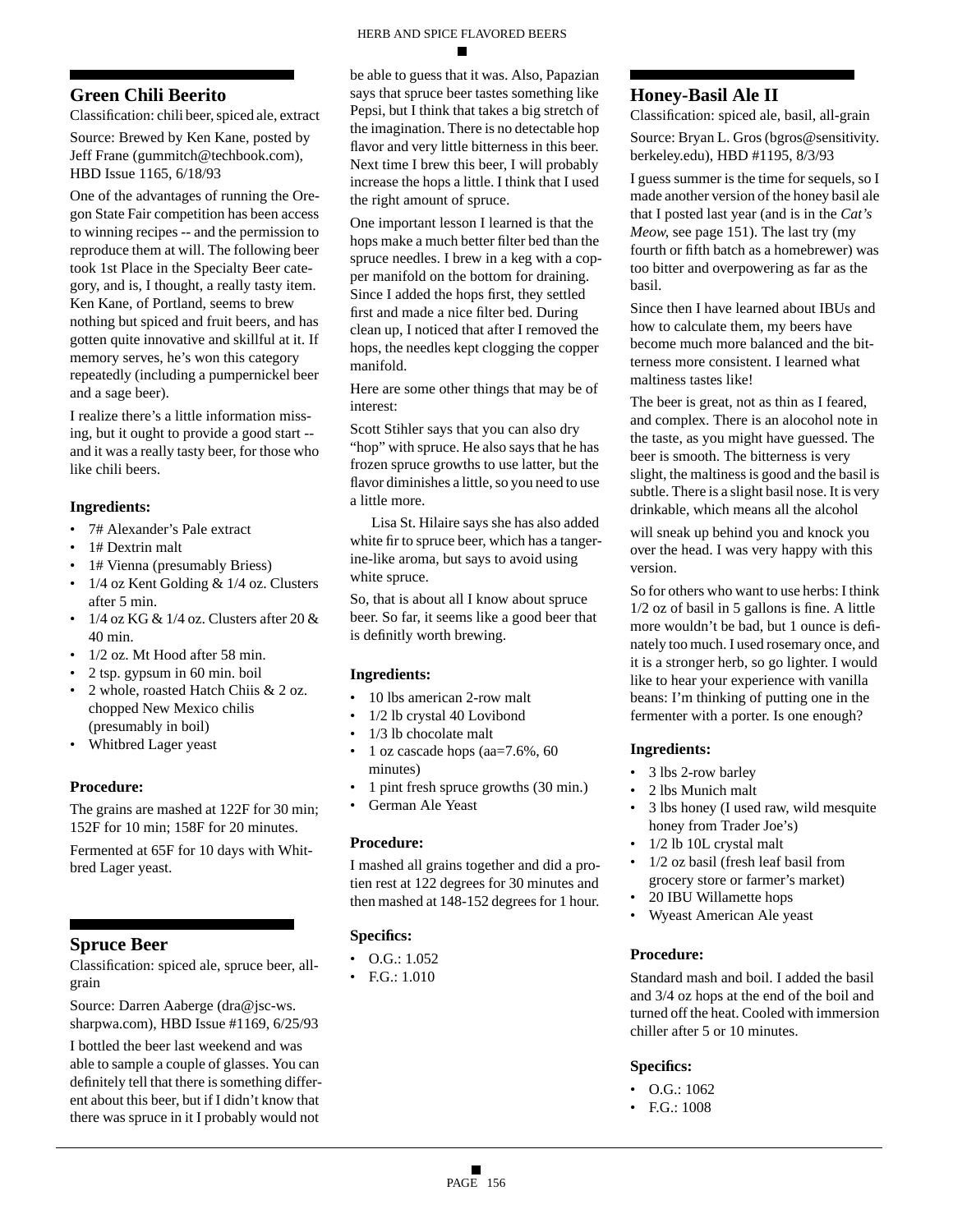# **Specifics:**

# **Dragon's Rest Ale**

Classification: pale ale, spiced ale, cardamon, extract

Source: Sam Klinkhoff, Katanka@ aol.com, HBD Issue #1399, 4/15/94

Here's an excellent recipe I just finished. I have named it Dragon's Rest Ale because after two bottles it was time to take a nap. Gave me a great buzz (a gentle hummmmm really)(Did I hear Brahms?)

Barley Malt Syrup was purchased at a farmers market bulk store. The label reads. "100% Pure Barley Malt Syrup" and tastes like table molasses but with the malt flavor. Must be a stage before it becomes extract because it doesn't have that bitter edge.

#### **Ingredients:**

- 3 Lbs. Laaglander Amber DME
- 3 Lbs. Laaglander Light DME
- 2 Lbs. 100% Pure Barley Malt Syrup
- 4 Tbsp. Ground Cardamom
- 3 Oz. Fuggles Hops 4.1% Alpha (boiling)
- 1 Oz. Kent-Golding Hops 5.0% Alpha (finishing)
- 1 tsp. Irish Moss
- 1 Pkg. Wyeast #1028 London Ale (in starter of 3 cups water, 1 cup dry extract)

# **Procedure:**

Prepare yeast according to Pkg. Then make starter from ingredients listed boil 10 mins. Sanitize a Qt. beer bottle and pour starter into bottle. Cool to pitching temperature and add yeast from pkg. Fit with fermentation lock. Ferment. Be ready to pitch into wort by high krausen (foamyness) (18-24 hrs)

Add extracts and barley syrup to 1 gallon cold water. Bring to boil. Add boiling hops and 3 Tblsp. of the Cardamom, boil one hour. 10 minutes to end of boil add 1/2 oz. of the finishing hops, irish moss and the rest of the cardamom. 3 minutes to end of boil add 1/2 oz. of the finishing hops. Sparge through cheesecloth into 4 gallons very cold water in primary fermenter. Cool and pitch starter. Agitate wort well (stir) Boil primer ingredients 10 minutes. Cool.

Add to beer and bottle.

# •  $O.G.: 1.060$

• F.G.: 1.028

# **Emma Wedgewood's Winter**

# **Welcome**

Classification: spiced ale, christmas ale, extract

Source: Gary Bell (gbell@ix.netcom. com), HBD Issue #1584, 11/21/94

Last week I bottled 5 gallons of Winter Ale that I created myself in the recipe formulator of SudsW 3.1. My target brew was "Samuel Smith's Winter Welcome". The result is \*so\* good that I wanted to share it with y'all. This is my first recipe from scratch. I wanted a spicy beer without using spices so I used Bullion and Hallertauer hops to add their spicey overtones to the beer.

Comments: This is a lovely winter ale (IMNSHO). It is heavy-bodied but assertively bitter and has a lovely, rich red color almost bang-on for Sam Smith's Winter Welcome. And it has the spiciness I was looking for. But it certainly isn't SSWW and, in fact, I think I like it more because of the hoppiness. It's only been in the bottle a week and I'd planned to condition it for 4 before serving: hope it lasts that long [;-)]. I can't tell yet about the head retention and it will probably take the full 4 weeks for the carbonation to fully develop, but I think it will be fine. This is definitely the best beer I've ever brewed and it's such a delight that it's from my own recipe [:-D]. If I wasn't already sold on SudsW, this would have done it for sure [no affiliation, etc.].

By the way the name, Emma Wedgewood's Winter Welcome, needs some explanation. I'm an evolutionary ecologist and all my recipes have evolution-oriented names. Emma was Charles Darwin's wife. Emma was actually from the Wedgewood family of fine china fame, so old Chuck married into money, but I'm sure he still enjoyed a good pint at Christmas [;-)]!

If you try EMWW let me know what you think [if you're not a dedicated hophead you might want to tone it down 10-20%]! Happy, and in this case \*very\* hoppy, brewing.

# **Ingredients:**

- 7.5 lbs British Pale DME
- 1.0 lb Pale Crystal (40L)
- 2 oz Roast Barley
- 1 lb Clover Honey
- 2 oz Malto-dextrin powder
- 1.0 oz Fuggle plugs  $(4.3\%)$  (boil)
- 1.25 oz Bullion pellets (9%) (boil)
- 0.75 oz E. Kent Golding pellets (5.4%) (flavor)
- 0.25 oz Bullion pellets (flavor)
- 0.5 oz E. Hallertauer pellets (4.7%) (aroma)
- 0.75 oz E. Kent Golding pellets (dry hopped)
- ale yeast (I used Mendocino from a bottle of "Eye of the Hawk" and pitched about 1/2 gallon starter)

# **Procedure:**

Boil was about 3 gallons with extract, grain broth, honey and maltose. Pitched @ 76 F (used an immersion chiller). Initial fermentation was very fast - within only 3 days the krausen had fallen and within 5 days there was almost no bubbling from the airlock. Racked to secondary and dry hopped. Secondary was very slow, and took 3 weeks to stabilize SG. I had heard that Mendocino yeast is not a great attenuator, and also the English DME finishes higher than American, but this is only 69% apparent attenuation. This gives an actual attenuation of 57%. Wow!

I was originally going to prime with gyle but there were too many variables on this one so I chickened out and primed with corn sugar -- at this point I didn't want to risk screwing up my Christmas beer, and such a great one at that. [Next time Spencer, I promise!] Primed for a total of 2.2 volumes CO2 using 3.5 oz corn sugar.

\*Note: The hopping above gives the following IBU's based on different calculation methods: (1) SudsW 43.2,(2) Rager 75.7, (3) Tinseth 66.9, (4) Garetz 56.7, (5) Papazian 58.9 O.G. 1.072, F.G. 1.022 (Approx. 6% alcohol)

# **Green Chili Amber**

Classification: spiced ale, chili beer, extract

Source: Mark Carter (mcarter@unm.edu), r.c.b., 2/28/95

I just made another batch but only had .25 lb crystal so i added 3 lbs of honey instead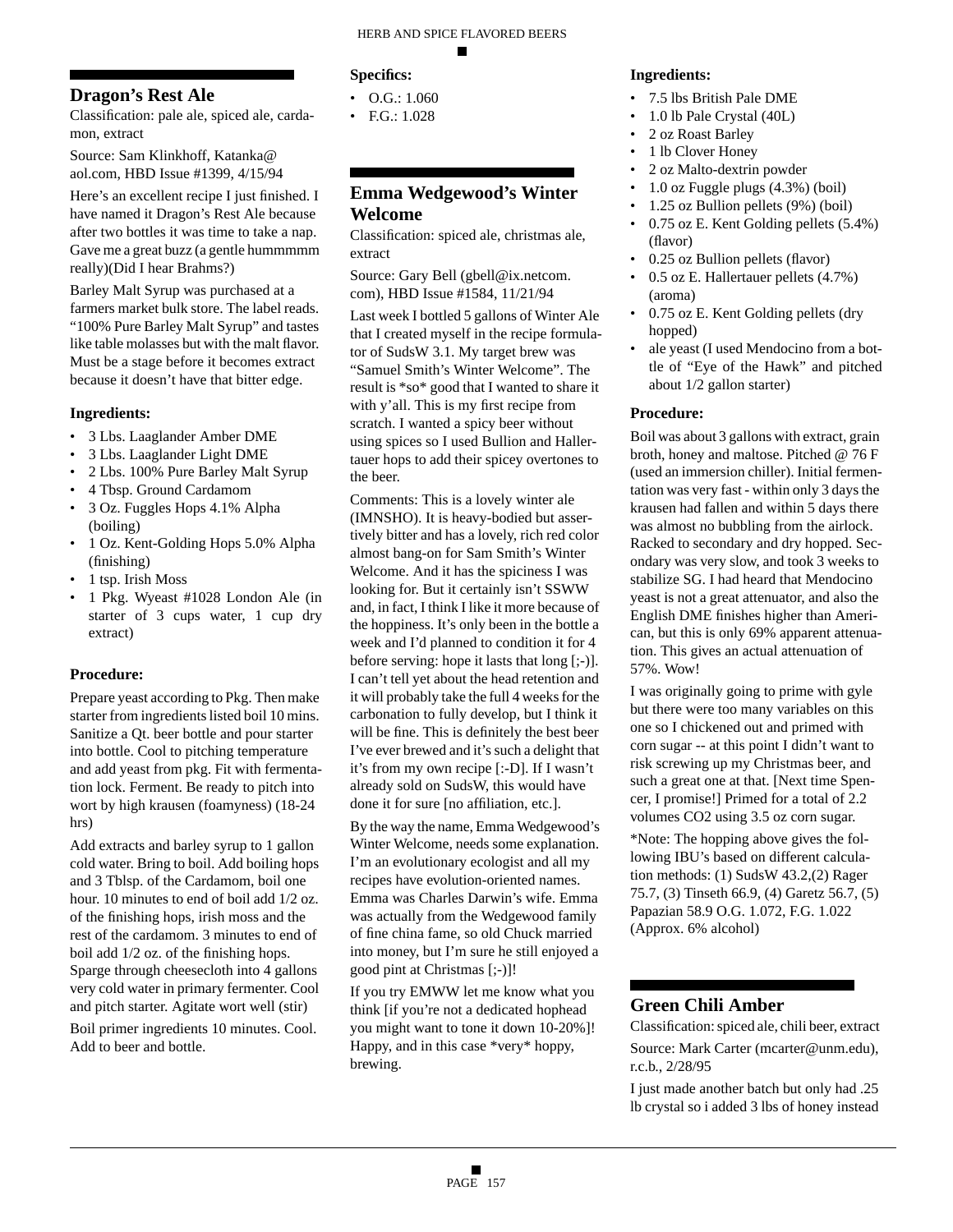of 2.5...OG was 1.062 I also cultured my yeast off the bottom of a Bell's amber ale...it is a very good yeast.

Mike Wester originally gave me this recipe using .8 lb frozen peeled green chile-it is one of my favorite beers (I've got one in the keg and one fermenting as I type).

# **Ingredients:**

- 1/2 lb crystal malt
- 1 can light malt extract syrup 3.3 lb
- 1 can amber malt extract syrup 3.3 lb
- 2.5 lb honey
- 2 oz cascade hops (mine were 5.5 aa)
- ~1 lb roasted green chile---peel if you want a less roasted flavor to your beer
- ale yeast

# **Procedure:**

Steep crystal malt in boiling pot until boil is about to start then remove and add malt extract, honey, and hops. boil for one hour. Pasteurize chile by adding to very hot water (I just put mine in a saucepan and brought it to a boil-and the beer is not very cloudy). Add all to cold water in a fermenter to bring up to 5 gallons then cool, pitch yeasst and ferment. Bottle or keg when fermentation is finished.

# **Specifics:**

 $\bullet$  OG: 1062

# **Spiced Chili Beer**

Classification: spiced ale, chili beer, szechuan chili, extract

Source: Robert Rybczynski (robert@ umbc.edu), HBD Issue #1706, 4/15/95

About 2 months ago I asked a few questions regarding the use of dry chiles in beer. I received some interesting and helpful suggestions. In the end I did my best to combine this collective wisdom, but my first attempt is no stunning success. Neither is it a failure. It's slightly warming with no chile aroma. Here's the recipe for 5 gallons.

# **Ingredients:**

- 5 lbs M&F light dry malt extract (unhopped)
- 1 oz Cascade pelletized hops (6.2% AA)
- 6 Chinese (Szechwan?) chiles
- 1 pkg Yeast Lab Whitbread Ale Yeast
- 3/4 c. corn sugar for priming
- 8 chiles used for dry spicing (6 steamed, 2 unsteamed)

# **Procedure:**

Removed stems and seed from chiles. Boiled extract and hops in ~3 gallons of water for 1 hour. Steeped chiles from 10 minutes, then discarded them. Started yeast in a small yeast starter. Pitched when wort cooled (I don't have a wort chiller). Bottled approx. 10 days later with priming sugar.

Before bottling I used a wine thief to taste the beer. Since the heat from the chile was low I decided to steam a few chiles and "dry spice" in the bottle. I also made two bottles with unsteamed chiles.

I'm not going to throw the chiles in the brew pot again. Very little spice was contributed from the six chiles I steeped.

I'll not put one chile in each bottle again, either. Fortunately, I limited this to 8 beers. The steamed chiles made the brew overpowering. The unsteamed chiles were worse, with a mild infection that caused those beers to become hazy. The problem is not the heat. The dry spiced bottles are about as hot as Pace hot salsa. It's the chile aroma that makes the beer undrinkable.

My next attempt will utilize dry spicing in the fermenter. I'll try 6 to 8 steamed chiles in a musslin bag. Also, I'll put more hops in the boil (1.5 oz of similar bittering hops). The chiles seem to provide heat and aroma, which leaves flavor wide open to bittering.

# **Honey Ginger Lager**

Classification: lager, honey beer, ginger beer, spiced beer, all-grain

Source: Jeff Stampes (jeff@neocad.com), r.f.d., 5/1/95

Ok, I have a Honey Ginger Lager recipe that comes our pretty darn good.

This ferments and ages for several months before it's really good. If you're shy about ginger, use only 2 oz. The 4 oz. is TOXIC and undrinkable for the first 4-5 months until it ages enough!

# **Ingredients:**

- 8.75 lbs German 2-row Pils malt
- .5 lbs Wheat Malt
- .5 lbs Dextrine
- .5 Lbs Crystal Malt 20L
- 4 oz. grated Ginger root
- 2 lbs. honey
- 1 oz. Perle hops (boil)
- 1 oz. Tettnang hops (finish)
- lager yeast

# **Procedure:**

Mash with no pretein Rest...Single 155F infusion until conversion is complete.

Boil with 4 oz. grated Ginger root, 2 lbs. honey and 1 oz. Perle hops.

Finish with 1 oz. Tettnang hops

# **Bad Chile Beer**

Classification: spiced beer, chile beer, chili, extract

Source: Brian McGovney (chemist@ io.com), HBD #1770, July 1, 1995

I've recently made my third batch of beer, a chile ale listed in the (Winter?) Zymurgy as a silver medal winner. Opened it on May 25, and it tasted .. pickled? Vegetal? Sulfurous? These words all come to mind, in that order.

So I let it sit for a month. Still there, very little diminishment. I'll let it sit for a few more months if neccesary (the recipe stated it was judged after four months in the bottle), but I must admit I am beginning to Worry. My sanitary precautions are second to none (my fiance often worrys about my mental health re: kitchen anality), and I used bleach water on \*everything\*.

# **Ingredients:**

- 5.5 lbs. light DME
- 1 lb. Cara-Pils Malt
- 1.75 oz. Cluster Hops (boiling) 7.0% alpha-acid
- 1.25 oz. Willamette Hops (bittering) 4.5% alpha-acid
- 0.75 oz. Willamette Hops (aroma) 4.5% alpha-acid
- 14 g. Yeast Labs Whitbread Ale Yeast
- 10 chopped serrano chile peppers
- 0.75 c. dextrose (priming)

# **Procedure:**

Grains steeped for 15 min @ 150-165 F. Hops added to boil at 0, 40, and 55 min, respectively. One hour boil. Chiles added at end of boil, pasteurized for 15 minutes, threw all into carboy w/cold water.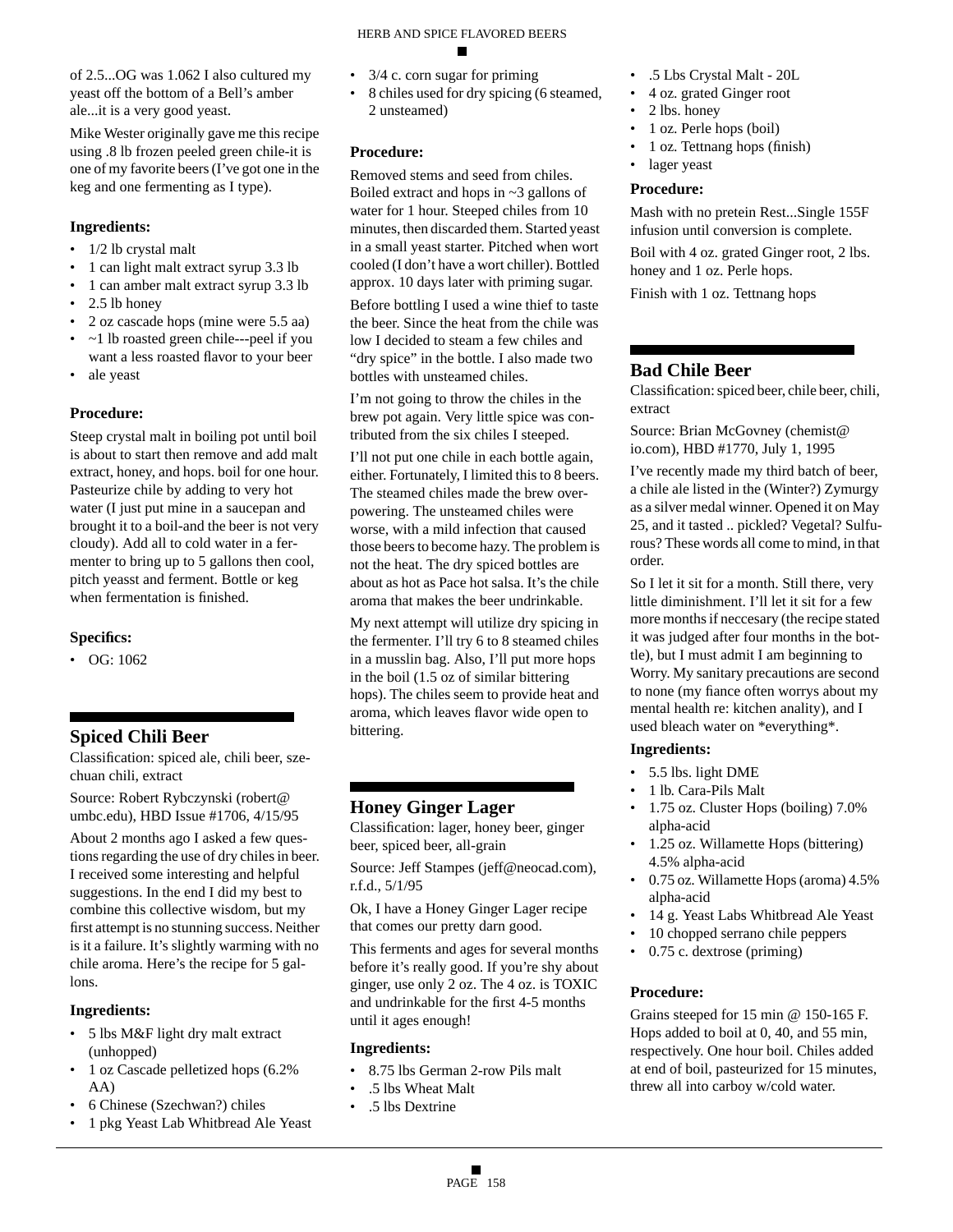Fermentation began VERY sluggishly 17 hours after pitching. Transferred to secondary after one week. Toward the end of fermentation, the sediment seemed to "creep up" the sides of the carboy a little. This leads me to suspect contamination, dagnabbit.

#### **Specifics:**

- OG: 1050
- FG: 1022

# **Honey Spruce Ale**

Classification: spiced ale, honey ale, spruce beer, extract

Source: Philip Schniter (philipsc@ mdhost.cse.tek.com), r.c.b., February 20, 1995

We just had some really good luck with a honey-spruce ale. Despite all the complaints of not getting good spruce brews, I believe it can be done quite easily.

One week after bottling, it is surprising good. We plan to do it again, and next time I may put 3/4 oz. spruce extract in, though I have to think about it.

I am sure it would benefit from liquid yeast as well.

#### **Ingredients:**

- 4 lbs. light powerded malt extract
- 3 lbs. clover honey
- 2 oz. Mt. Hood hops (boiling)
- 2 oz. Hallertaur (misspelled?) hops (finishing, @ 5 minutes)
- 1 oz. Spruce extract
- 1 package EDME (dried) ale yeast

# **J.B.'s Hot Chocolate**

Classification: pepper beer, spiced ale, chocolate, jalapeno, serrano, extract

Source: Stephen M. Kranz (smkranz@ aol.com), r.c.b., March 6, 1995

This is an extract/grain recipe I recently made using Jalapeno and Serrano peppers which has an extremely MILD pepper hint and is a very drinkable beer. The beer friends I know have said this is one of the best beers they've ever had.

#### **Ingredients:**

• 3.3 lb. can Morgan's Light extract syrup

- 3.3 lb. can Morgan's Amber extract syrup
- 1/2 lb. chocolate malt, crushed
- 1/2 lb. crystal malt, crushed
- 1 cup molasses
- 2/3 lb. light honey
- 4 oz. unsweetened baker's chocolate, chopped up into small pieces
- 2 jalapeno peppers, fresh, cut in half lengthwise
- 2 serrano peppers, fresh, cut in half lengthwise
- 2 yellow (pepperoncini?) peppers, fresh (don't know what kind, look sort of like jalapeno peppers, but yellow. Similar to Jalapenos in hotness)
- 1.5 oz. Hersbrucker hops  $(2.9\%)$  for 60 min.
- .5 oz. Hersbrucker hops (2.9%) 5 min. steep
- 5 gallons spring water
- 2 pkgs. John Bull dry ale yeast

#### **Procedure:**

Put grains in cold spring water, heat to boil and remove grains. Add malt extract, molasses and honey. Return to boil. Add chocolate, jalapeno and serrano peppers and boiling hops. Boil 60 minutes. Remove from heat and add aroma hops. Steep for 5 minutes. Strain hot wort into fermenter with VERY cold spring water to make 5 gallons. Rehydrate dry yeast in 1 cup 95 F water for 30 min, then pitch into 75 F wort. Primary fermentation 70-73 F for 7 days. At this stage, pepper taste wasn't very noticeable. Racked into secondary fermenter, roasted yellow peppers slightly, then cut them into slices and add to secondary. Fermented additional 7 days at 60-63 F.

# **Merry Christmas! Ale**

Classification: spiced ale, holiday beer, christmas ale, extract

Source: Philip Gravel (pgravel@ MCS.COM), r.c.b., 9/13/95

Here's one that I've shared with other people and gotten favorable comments on. Brew it by the middle of October so that it has a couple of months to age so the spices to mellow out.

#### **Ingredients: (for 5-1/2 gallons)**

- 6.60 lb. Northwestern Gold LME
- 1.00 lb. Crystal 80L
- 0.50 lb. Chocolate malt
- 0.50 lb. Brown Sugar
- 0.50 lb. Honey
- 1.00 oz. Northern Brewer 7.8% 60 min
- 1.00 oz. Fuggles Leaf 3.8% 15 min
- 1 tsp cardamom
- 2 oz grated ginger
- 5 3 inch cinnamon sticks
- Zest from rind of 4 large oranges
- 1 tsp Irish moss
- 3/4 c. Dextrose (priming)
- Wyeast #1056 American ale yeast
- Yeast nutrient

#### **Procedure:**

Prepare yeast starter. Crush specialty grains and steep for 30 min. Add LME, brown sugar, and bittering hops and begin boil. At 30 min, add honey, cinnamon, and cardamom and half of the orange zest and ginger. At 15 min, add Irish moss, flavoring hops, and remaining ginger and orange zest. Cool, aerate and pitch yeast. Ferment at 70-74^F. Rack to a secondary after 7 days and store at 70^F. After another 14 days, bottle beer.

#### **Specifics:**

• IBU: 28 (Rager)

# **Gak & Gerry's Batch #75: Pepper Pale for Paris**

Classification: pepper beer, spiced beer, jalapeno, all-grain

Source: Richard Stueven (rstueven@netcom.com), r.c.b., September 27, 1995

#### Here's a winner from my notebook.

I'm usually pretty critical of my own beers, but I've gotta say this one blew away absolutely every microbrewed chili beer I've ever tasted! Forget about Ed's Cave Creek...my #75 hurts Real Good and makes you thirst for more.

#### **Ingredients:**

- 7.0 pounds British two-row
- 0.5 pounds British light caramel
- 35 grams Cascade (4.9%) 60 minutes
- 28 grams Cascade (4.9%) 20 minutes
- Wyeast American Ale yeast
- 10.5 ounces chopped jalapenos (in secondary)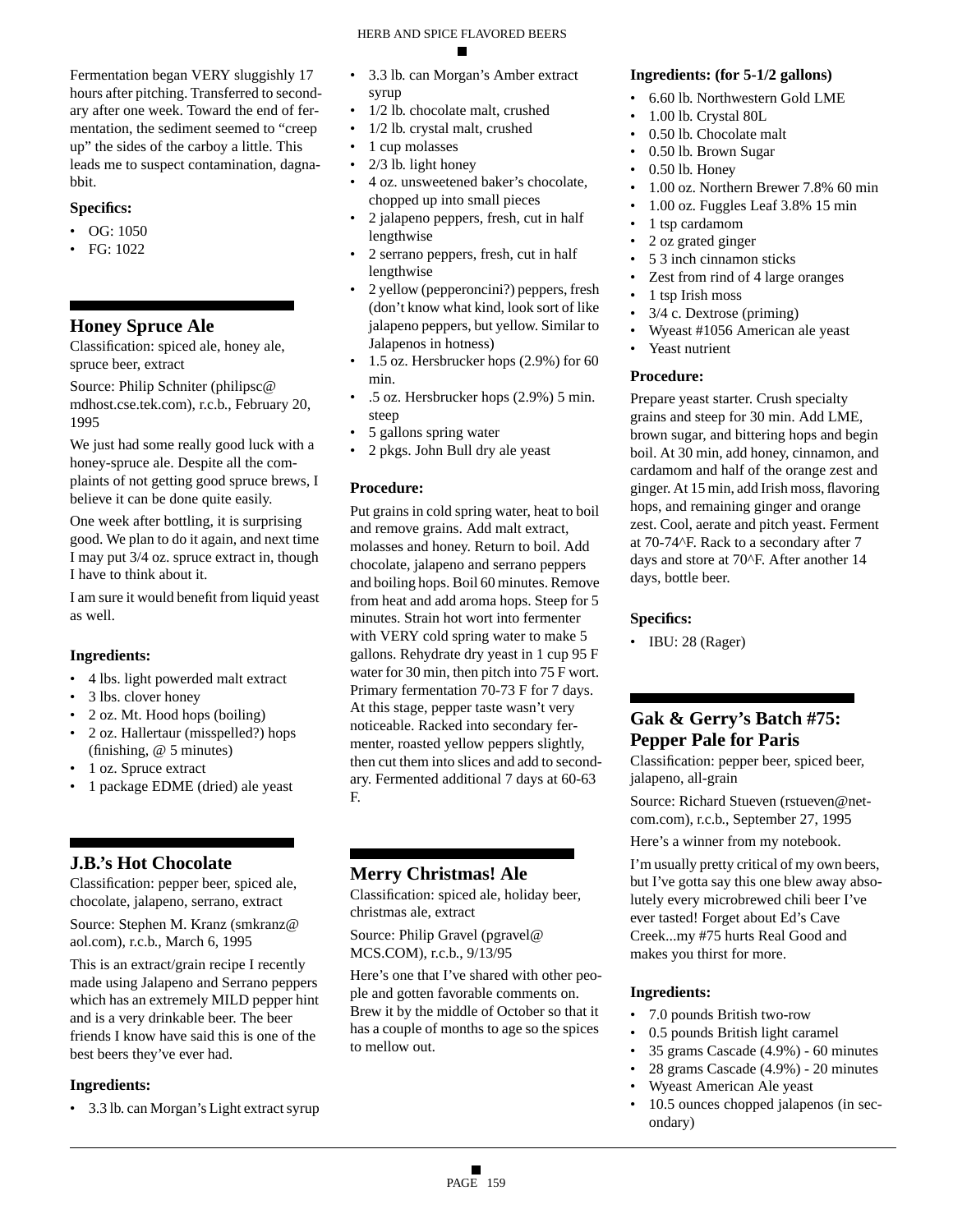#### HERB AND SPICE FLAVORED BEERS

#### **Procedure:**

Mash-in 2.75 gallons water at 130F

Rest at 122F for 45 minutes

Rest at 152F for 60 minutes

Sparge to 6.5 gallons

Boil 90 minutes, adding hops listed above

Chill, whirlpool, and rack

So far so good, eh? This was a fantastic beer even before I carbonated it. But you asked for jalapenos, so here goes...

Added 10.5 ounces chopped jalapenos into the secondary. Next morning, Gerry noticed spots of mold on top, so kegged, carbonated, and tasted...

...HOT! But it really does taste like a good beer too.

Peppers mellowing day by day. Should be outstanding in 2 weeks if the mold doesn't come back.

And guess what? The mold didn't come back, and the beer was well received by all. Be advised, it was HOT AS HELL! If I ever brew something like this again, I'll use one can (3.5 ounces) of peppers instead of three. Also, that mold growth was a surprise...I'll need to sanitize the peppers somehow, probably by parboiling them before dropping them in the secondary.

# **Three Hour Tour Ginger Pale Ale**

Classification: pale ale, ginger, spice ale, extract

Source: gruber@gwis2.circ.gwu.edu, October 4, 1995

# **Ingredients:**

- 8 lbs. Alexander's Pale Malt Extract
- 1/2 lb. crystal malt
- 1/4 lb. toasted malt
- 1 1/2 oz. Northern Brewer hops 6.4%
- 1/2 oz. Cascade hops 5.9% (finishing)
- $1/2$  oz. Cascade hops 5.9% (dry)
- 3/4 oz. fresh grated ginger
- $\cdot$  1/2 tsp. Irish moss
- pkg. Wyeast 1056 American Ale Yeast
- 1 1/4 cup pale dried malt extract (priming)

# **Procedure:**

Put on Axis: Bold as Love by Jimi Hendrix. Steep crushed grains in muslin bag. When water boils, add malt extract and Northern Brewer hops. After 45 minutes, add Irish moss and ginger. Add Cascade hops during final two minutes of boil. Allow to steep for few minutes, cool wort in Scottie's Patented Wort Chillin' Device. Sparge into fermenter. Pitch yeast when cool. Ferment for about 1 week in primary and rack to secondary fermenter. Dry hop with 1/2 oz. Cascades Allow to sit for 1-2 weeks. Prime with DME dissolved in 1 pint of water. Bottle and enjoy!

# **Specifics:**

- OG: 1.056
- FG: 1.012
- Alcohol: 5.8%
- Tastes Bittery and very fruity. The ginger is very subtle, but noticeable.

# **Mega Gingered Holiday Ale**

Classification: spiced ale, christmas ale, holiday beer, extract

Source: Paul Baker (bakerp@amhsgwy. jpl.nasa.gov), HBD Issue #1630, January 13, 1994

All of the great tasting holiday ales available last year have inspired me to make my own this year. I choose to make my first holiday ale a traditional one.

The fermentation went normally and I bottled after two weeks. It has been in the bottle for six weeks now.

So here's the problem: the ginger is completely overwhelming. It dominates the flavor profile so much that only a touch of cinnamon can be found. The orange peel is nonexistent and the slightly dry finish that the honey should have added is not there. In fact this holiday ale starts and ends with mega ginger. None of the other spices have a chance of coming though. Hopefully, the ginger will mellow with age, but I am finding it difficult to be optimistic.

# **Ingredients:**

- 7 lbs. light DME
- 1/2 lb. light crystal malt
- 1/2 lb. chocolate malt
- 1 lb. orange blossom honey
- hops (don't have the specifics on hand, about 28 IBUs)
- BrewTek Belgian Ale #2 from slant (1 qt. starter)
- 1-1/2 oz. fresh grated ginger
- 9 inches cinnamon stick

• 1-1/2 tsp. grated orange peel

# **Procedure:**

Add 1 oz. fresh grated ginger, 6 inches cinnamon stick, and 1 tsp. orange peel in last 15 minutes of boil. Before bottling simmer 1/2 ounce ginger, 3 inches cinnamon, and a 1/2 tsp. orange peel (simmer for 5 minutes and then strained the resulting tea though a coffee filter and added it to the bottling bucket.)

# **Winterbrew**

Classification: spiced ale, holiday beer, winter ale, extract

Source: Steven M Verdekel, (steven@ cyber.cyber.net), HBD Issue #1638, 1/23/95

I'm new here, but I have been brewing beer for a good 4 years now. You guys all seem to be a little advanced in your techniques compared to me; an extract/grain brewer. This is good. I will learn new things here. Heres a recipe that I brewed earlier this winter and found it to be one of my better recipes. Give this a try if you like dark, robust, malty brews.

# **Ingredients:**

- 7 lbs. dark malt extract
- 1 lb. Crystal malt
- 1/2 lb. Chocolate malt
- 1/4 lb. Black Patent
- 1 lb. honey (clover)
- 4 tsp. nutmeg
- 10 inch Cinammon stick
- 1 1/2 oz. Helletaur hops (bittering)
- 1/2 oz. Helletauer hops (finishing)
- 1 lb. bakers chocolate
- 14 grams Australian ale yeast

# **Procedure:**

The O.G. on my batch was a healthy 1.065, but as you probably have guessed...the final gravity wasn't anywhere near 0...which was good. It is the adjuncts and unfermentables in this batch that give it that special holiday/winter character. I will definanely try this batch again...but before next winter!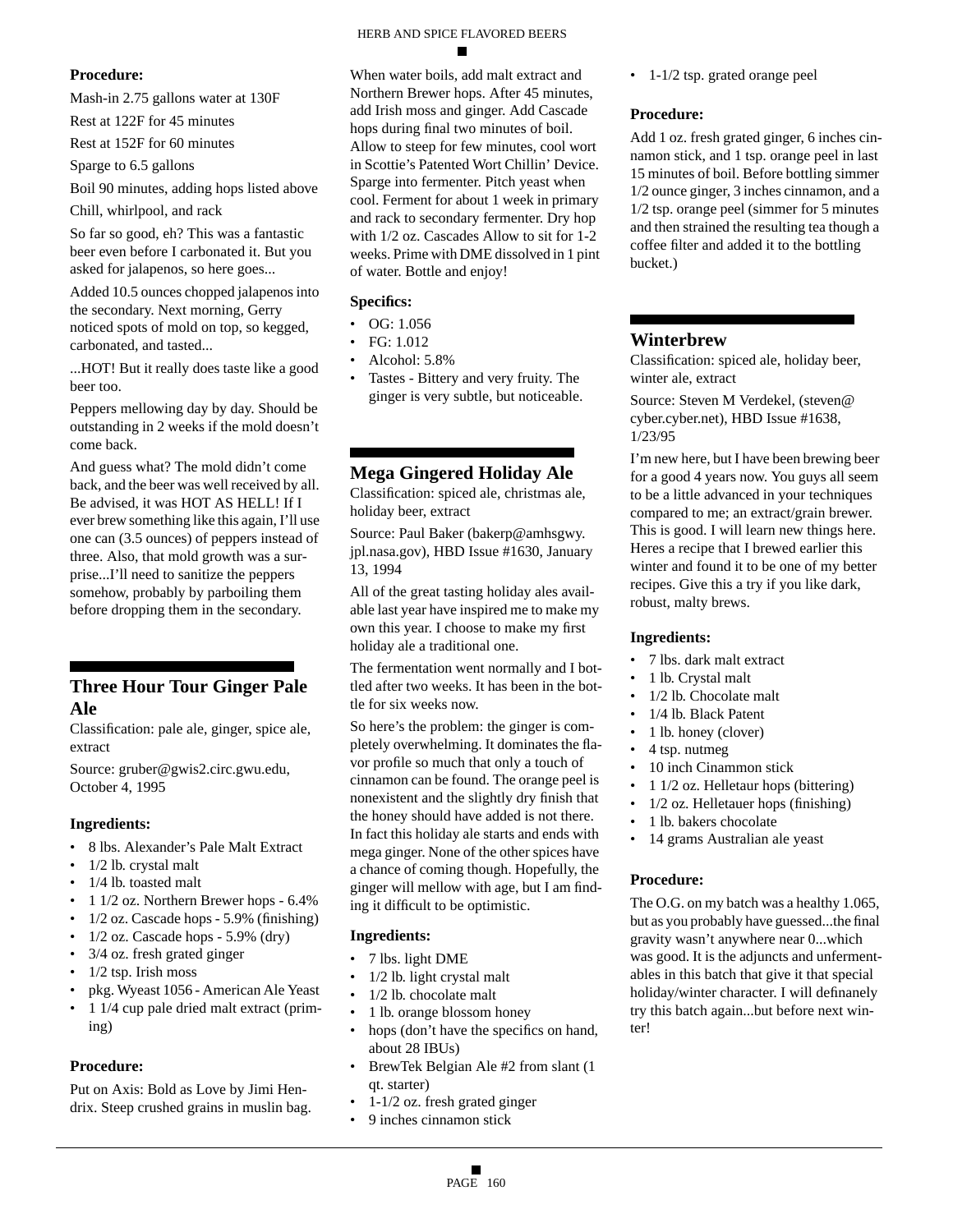# **Christmas Ale**

Classification: holiday beer, christmas ale, spiced ale, extract

Source: Jeff Ireland (jeff@BluDolphin.com), r.c.b., 11/3/95

I am sure that there are more than enough people out there who know how to make a great Christmas brew. This is my first attempt at it and I have bought all of the ingredients needed, but I am not really sure on how to deal with the spices. Here is a list of my ingredients and potential spices.

# **Ingredients:**

- 7lbs. British Pale Malt Extract
- 1lb. Belgian Pale Ale Malt Grain
- 1lb. Light Crystal Malt (10L)
- 8oz. Belgian Buscuit
- 4oz. Dark Belgian Crystal (80L)
- 1lb. Dark Brown Sugar (boil w/ extract)
- 2oz. Hallertauer pellets 3.1% AA
- 1oz. Saaz 3.7% AA
- Wyeast #1214
- Coriander
- Ginger
- Dried Orange Peel (very strong)
- Allspice

# **Procedure:**

I am planning to put some of spices about 15 min. before the end of the boil and then add some at the end. If you have any recommedations on how much I should add, please post or send me mail. I have looked at so many recipies and there are so many diffret expreemes. I don't want to over spice it, or under spice it.

# **Liquid Fruit Cake**

Classification: spiced ale, christmas beer, holiday beer, partial-mash

Source: Alan Folsom (folsom@ix.netcom.com), r.c.b., 11/7/95

Well, everyone seems to be looking for holiday ales. Here's one I made last year that turned out well, I've started this year's batch.

My notes say the OG last year was 1.060 which seems awfully low, and is probably a mistake. This year I measured about 1.080. The low hopping rate gives a fairly sweet beer that lets the spices shine through, some may want to up this a bit.

# **Ingredients:**

- 3 lbs Pale Ale Malt
- 1 lb 40 degree Crystal
- .5 lb Wheat Malt
- 3 oz Chocolate Malt
- 3.3 lb Light Liquid Malt Extract (I used Munton & Fisson)
- 3 lb Laaglander Light DME
- 2 lb Orange Blossum Honey
- 5 HBU bittering pellets, I used Styrian Goldings (60 minutes)
- 1/2 oz Flavor Hops (Styrian Goldings Again, 15 min)
- 4 grams Nutmeg
- 4 grams Mace
- 2 inches Cinnamon Stick, broken up
- 2 inches Vanilla Bean, split
- Zest of 5 medium Oranges
- 3 grams Nutmeg (dry spice in secondary)
- 2 inches Cinnamon Stick (dry spice in secondary)
- 2 inches Vanilla Bean (dry spice in secondary)
- ale yeast

# **Procedure:**

Generic Ale yeast. I used Brewtek CL-170 last year, but was in a hurry and used Wyeast 1056 this year.

A lot of stuff, eh? Mashed the grains at 122 degrees for 30 minutes, at 152 degrees for 1 hour. Sparge, I collected about 3 1/2 gal and added the various other extracts for the boil. Spices, honey, and orange was added for last 15 minutes of the boil. After primary, add the rest of the grains to secondary, and let set for a week or two.

# **Specifics:**

• OG:  $1060+$ 

# **Irish Christmas Stout**

Classification: stout, spiced ale, christmas beer, holiday beer, spiced stout, extract

Source: Johnny Yen (juanyen@tezcat. com), r.c.b., 11/3/95

Here's a holiday stout I did that turned out beautifully.

Make the appropriate substitutions with what you have. Note: The ginger will seem like too much at first-- there's a quarter pound of it in there! But it mellows a lot as it ages, and blends with the other spices. 8 weeks is recommended, but it is already

quite good at 4 weeks. I added nutmeg to the mix, too. Also, be very careful with simmering the honey. It boils over very easily. Use a double boiler if you have one, or improvise; put one pan in another, bottom one filled with water. Or substitue the brown sugar you already have. Cheers!

# **Ingredients:**

- 4 pounds, Mountmellick Irish Stout Extract
- 3 pounds, Munton and Fison Amber DME
- 1/2 pound (2 cups) Crystal Malt (60 Lovibond)
- 1/4 pound (1 cup) Black Patent Malt
- 1 ounce Bullion hops (bittering)
- 1/2 ounce Hallertau hops (finishing)
- 1 pound Clover honey
- 12 inches Cinnamon sticks or 6 teaspoons ground cinnamon
- 4 ounces Ginger root, freshly peeled and grated
- 2 teaspoons of Allspice
- 1 teaspoon Cloves
- 4 grated rinds from medium size oranges
- 1 package WYeast #1084 Irish Stout Yeast

# **Procedure:**

Simmer honey and spices in covered pot for 45 minutes. Add cracked grains to 2 gallons cold water and bring to a boil. As soon as boiling starts, remove grains with a strainer. Add malt extracts and bittering hops and boil for 55 minutes. Add finishing hops and boil for 5 more minutes. Remove from heat. Stir in honey and spice mixture and cool. Strain into fermenter containing 3 gallons cold (previously boiled) water and pitch yeast (when cool). After vigorous primary fermentation subsides, rack into secondary. Bottle with 7 ounces corn sugar or 1-1/4 cups DME when fermentation completes.

# **Puppy's Surprise Spiced Wheat Ale**

Classification: wheat ale, spiced wheat, orange peel, all-grain

Source: Bryan Maloney, bjm10@cornell. edu, r.c.b., 2/18/96

This is inspired by a commercial brew, "Blue Moon Ale", which claims to be "Belgian" but tasted more like a spiced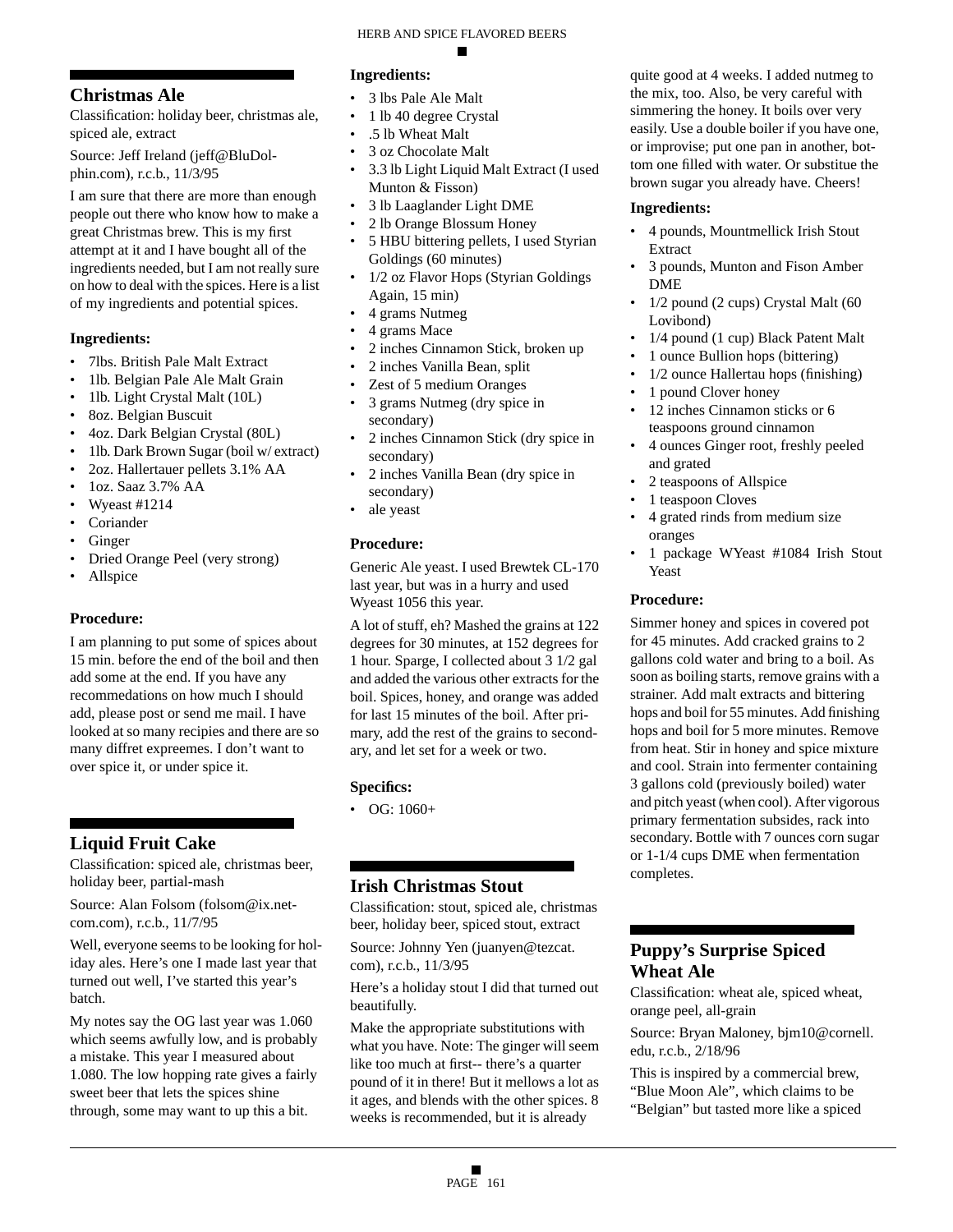Weizen. My wife liked it enough to want to try to do something similar, but with more clove aroma. Looking over the ingredient list on the bottle and doing a little reading led to the following.

Since the original claimed to be "Belgian" in inspiration, I'm planning to use "Belgian" malts. However, with all the wheat and the oats, will the pale malt have enough enzymatic activity? Should I switch to klages or even to 6-row.

I specified "sweet orange peel" for this recipe mostly from warnings I read against a "Sunkist taste" from ordinary orange peel. Is it really that big a difference? I've heard of sweet orange (mediterranean) peel in baking, so I'm not confused about what this ingredient is. I've never compared "eating" peel to "sweet" peel in cooking, so I don't have direct experience with how big a difference there really is.

I intend to pre-boil my water, dropping the calcium to around 55ppm and carbonate to 40ppm. While I don't do this for my dark ales, I think it will be necessary for this one.

#### **Ingredients:**

- 3 lb. (1.35kg) Belgian pale malt
- 5 lb. (2.25kg) Belgian wheat malt
- 2 lb. (900g) rolled oats
- 3 HBUs Styrian Golding hops (60 minute boil)
- 1.5 HBUs Styr. Golding hops (30 minute boil)
- 0.5 oz (14g) Kent Golding hops (finish)
- $\cdot$  0.5 oz (14g) sweet orange peel (30 minute boil)
- 0.25 oz (7g) sweet orange peel (10 minute boil)
- 0.75 oz (21g) crushed coriander (finish)
- Wyeast Weihenstephen (#3068)
- 0.5c (120ml) corn sugar
- gypsum or calcium carbonate

# **Procedure:**

Boil oats in 3 gallons (11l) water until gelatinized. Replace lost volume with cold water and adjust temperature to 125F (52C). Add malts. Stir slowly until grist is completely mixed into water. Measure pH and adjust to 5.3 with gypsum.

Heat to 130F (55C) if temperature has fallen too low and rest at this temperature 45 minutes, stirring every 15 and boosting temperature as needed.

Boost temperature to 150F (65C) and rest 2 hours, stirring every 15 minutes and heating to 150F (65C) every 30 minutes.

Sparge with 4 gallons (15l) water, pH 5.7, 170F (75C).

# **Cinnimon Honey Ale**

Classification: spiced beer, cinnamon, pale ale, extract

Source: Al Phillips (alphi1@ix.netcom. com), r.c.b., 11/6/95

# **Ingredients:**

- 0.75 lb. Crystal 40L
- 3.00 lb. Honey
- 6.00 lb. Amber Malt Extract Syrup
- 1.00 oz. Northern Brewers 7.0% 60 min
- 0.50 oz. Cascade (leftover) 5.7% 60 min
- 1.50 oz. Tettnanger (leftover) 4.5% 20 min (aroma
- 1 tb cinnimon at end of boil
- ale yeast

# **Procedure:**

Crystal malt steeped at 150 for about 1 hour.

# **Specifics:**

- $\bullet$  OG: 1.065
- FG: 1.017
- Alcohol: 6.8%
- IBU: 42.5

# **Countryside Ginger**

Classification: ginger beer, spiced beer, extract

Source: James Rigney (rigneyja@worldnet.att.net), r.c.b., 5/19/96

Just finished a recipe with ginger that follows. Nice summer drink, kind of lemony in taste. Hope you like it.

# **Ingredients:**

- 2 3 pound bags, Muntons spray-dried plain light malt (Unhopped)
- 1 pound, crystal malt (40L) cracked
- 3 ounces, fresh ginger coarse-grated (boil)
- 1 ounce, Saaz hop pellets (boil)
- 1 tsp, Irish moss
- 1 ounce, fresh ginger coarse-grated (finishing)
- 1 ounce, Hallertauer hop pellets (finishing)
- Coopers Brewery ale yeast, 1 pkg. (7 gms) dry
- $1 <$  cup, Light dried malt (to prime)

# **Procedure:**

Put crystal malt into a hop bag, and fill large stew pot > full of cool water. Heat to about 1700 F. Remove the grains. Add dry malt, 3 ounces ginger and Saaz hops. Boil for one hour.

At 45 minutes, (15 minutes before end) add Irish moss.

At 50 minutes, (10 minutes before end) add Hallertauer hops and rest of ginger.

Sparge to another large stew pot and back to original to remove grains and hops.

Sparge to 5 gallon fermenter = full of cool water and pitch yeast.

# **Maple Brew**

Classification: maple beer, extract Source: Jeremy D. Pike (jpike@ moose.uvm.edu), r.c.b., 4/12/96

At bottling it seemed like all I could smell and taste was alcohol and hops. But on a second taste I think it'll turn into a very good beer in a month or two.(I've been known to be wrong many many times before, though) I hope SOME maple flavor comes through. Next time, I'll rack to a secondary after 2-4 days (lots of trub and gunk). Anyone have comments on this recipe? Especially those who have brewed a similar beer before, let me know if there are any obvious boo-boos I've made!

# **Ingredients:**

- 6 lb. extra light LME
- 0.5 lb. wheat malt
- 0.25 lb mild ale malt
- 1 pint grade A med. amber maple syrup(freshly made)
- 5 gallons maple sap (4% sugar?---I measured SG at 1.015)
- 1.5 oz. Kent Goldings hops plugs (5%)
- 0.5 oz K. G. hops plugs (finish)
- 1 tsp irish moss
- Muntons dry ale yeast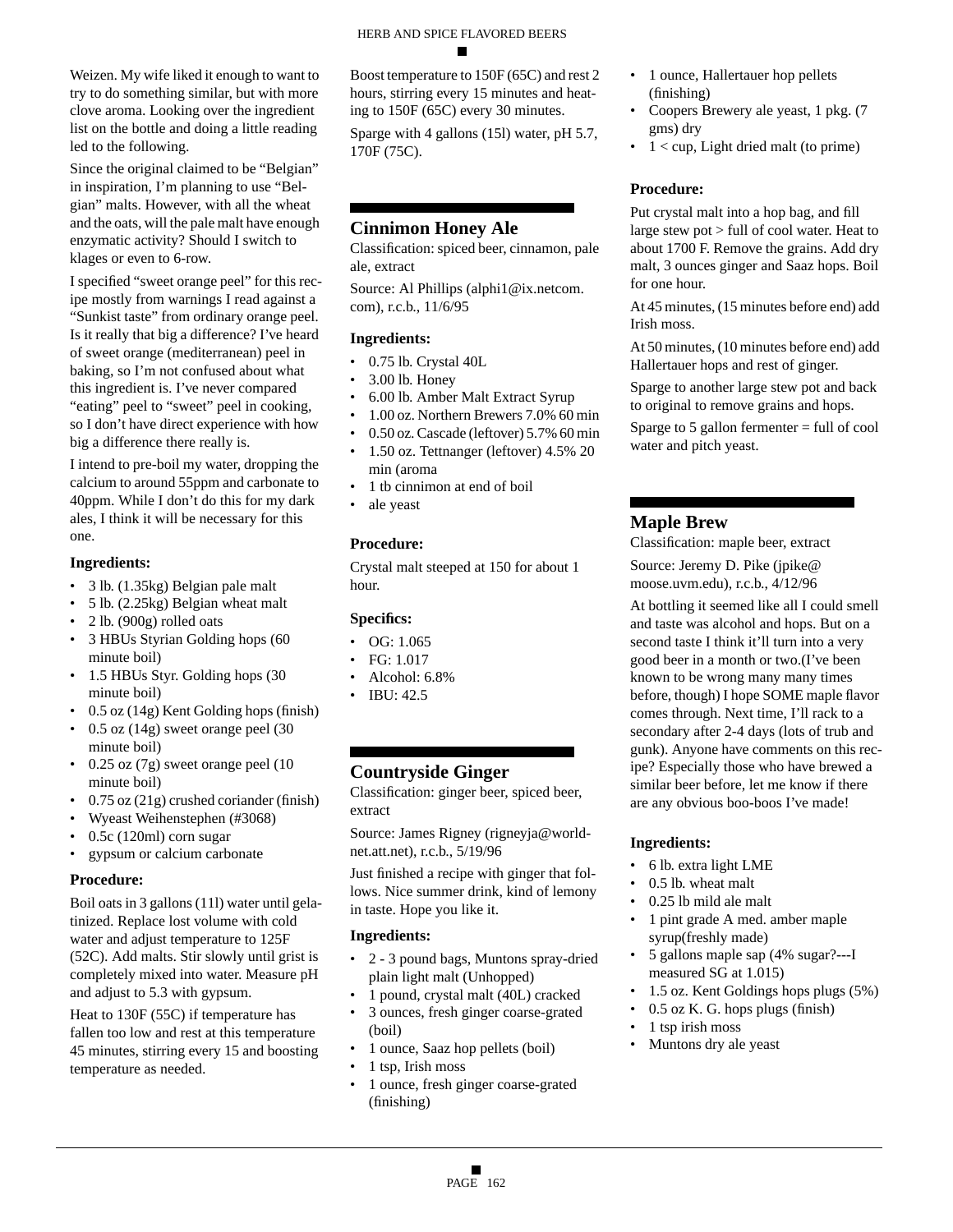#### **Procedure:**

I boiled and cooled 4 gal. of the sap to sterilize. The remaining gallon, I added my grains, steeped to just below boiling 15 min and strained.

I then added the malt extract, half the maple syrup and boiling hops. After half an hour of boiling, I added the rest of the maple syrup and the irish moss. 3 min before the end I added the finish hops.

I cooled in an ice bath and added the wort to the 4 gal. sterile sap and aerated and pitched my yeast.

#### **Specifics:**

- OG: 1.070
- FG: 1.010

# **Holiday Porter**

Classification: porter, spiced beer, extract Source: Daniel Fernandez (daniel.fernandez@solar.org), r.c.b., 10/5/95

All the beer I make is from dry malt extracts and specialty grains. I don't have the time to do, or the space to set up for, all grain brewing.

I like to use Maple Syrup if possible (if I've got the cash, about \$7 a quart) for dark beer. Not for the flavor, as a quart doesn't effect flavor much if at all, but because I've found it enhances attenuation, how complete the fermentation ends (something in it the yeasties like). The beer generally ends up more "dry" if I use maple syrup. I like clean malt character without sweetness. The beer I'm describing ferments out to 1.004, that is a clean ferment for the amount of grains used.

#### **Ingredients:**

- 3 lbs Amber Dry Malt Extract
- .25 lbs Black Patent Malt, crushed
- .5 lbs Chocolate Malt, crushed
- .5 lbs 60 lovibond Crystal, crushed
- .5 lbs Klagus 2 row malt, crushed
- .5 lbs Roast Barley, crushed
- 1 quart Grade C Amber Maple Syrup
- 2 oz Perle hops, pellets
- 1 pkg Whyeast Scottish Ale liquid yeast
- 2 Tbs Cinnamon
- 2 Tbs Allspice
- 2 Tbs Cloves
- 1 Tbs Nutmeg

#### **Procedure:**

Put the grains in a BIG grain bag so they have plenty of room to allow water to flow between after they swell up. Put the grain bag in the cold water and bring the heat up to 160 degrees F. "Steep" the grains like a big teabag. Mix the grains around by squishing the outside of the bag with a spoon, lift the bag out to drain the water with the goodies into the pot. Mix squish and drain the stuff every 5 minutes for an hour. DON'T let the temperature exceed 170 degrees F during the steep to keep tannin extraction (creates a bitter flavor, especially with roasted and black grains) to a minimum. Pull out the grains and set them in a colander that hangs in the rim of your pot and pour a half gallon of clean water through them (preferred), or put them in a colander in a bowl so you can capture the stuff that runs out and add it back to your boil.

I use pellet hops. Keep them in the fridge and use them as soon as possible. When done steeping the grains I add the first batch of hops (1 oz for this beer) and bring the water to a boil. Turn off the burner, add the Malt extract and stir it in till completely dissolved. Turn the heat back on, bring to a boil and check the clock. Depending on style you'll add different hops at different times. This recipe calls for 1 oz Perle at 60 minutes and 1 oz Perle at 30 min. You put the 60 min oz in first, then when there is 30 min left to the boil you add the second oz (add the spices here and maple syrup at end of boil for this beer). Boiled hops add the bittering character, some recipes call for hops at end of boil (sometimes called knockoff) which add aromatic character, some at transfer to secondary which really contributes to herbal or floral aromatics. A note regarding the boil, though a watched pot never boils, an unwatched pot of boiling wort will boil over - WATCH IT.

Cooling and Transferring to Primary: Folks use all kinds of containers and techniques to cool and ferment, its a matter of choice. This is what I do. Transfer the pot to my kitchen sink, fill the sink with ice and cold water. Put 2 gallons of fermentation temp water (yes I chill water for lagers, I have been called compulsive) in a sanitized bottling bucket. Add the wort when it is cooled to fermentation temp and add water to 5 gallons (measure and make gallon marks on the outside of your bucket using tap water). I fill the bucket to about 1/2 inch

above the 5 gal mark because the valve at the bottom of the bucket is about 1/2 inch above the bottom. Let it set for 30 minutes for solids to settle to the bottom of the bucket. Drain the wort into a 5 gal carboy leaving the solids (trub) at the bottom of the bucket. I use glass to keep characteristics from the last fermented batch, which plastic can retain, from getting into the next batch. Add (pitch) the yeast starter and set up a blow off tube.

Primary Fermentation: When the yeast starts working you'll get a bunch of foamy gack (krausen) blowing out the tube. When the krausen subsides replace the blow off tube with an airlock. When the airlock activity slows (one bubble in 2 seconds for ale temp, one in 6 seconds for lager temp) use a racking tube to transfer (siphon) the stuff to a secondary fermentation carboy splashing as little as possible to minimize oxygenation.

Secondary Fermentation: Here's where you add dry hops for secondary, sometimes spices or fruit. At lager temps I prepare hop pellets by boiling 16 of water, adding the pellets to the hot water, and pouring the green goo into the secondary fermenter before racking. At low temps pellets can float around the top like rabbit pellets and never really break up. At ale temps just toss them in. The action of racking often adds a trace of oxygen, fermentation picks up just a little, and/or forces some carbon dioxide out of solution, and the airlock activity may pick up a little.

I do a secondary fermentation primarily for dry hopping and to help clarify the final brew (my beers normally have a light dusting of yeast at the bottom when finished instead of a 1/4 inch of murk found in some homebrews). I let it set a day or two after fermentation is complete and the hops (if I used any have settled). Rack to the bottling bucket and DON'T SPLASH - minimize oxygenation. If I dry hop I have a fine nylon netting which I sanitize and put over the end of the racking cane before transferring to the bottling bucket.

Bottling: Carefully add 3/4 cup corn sugar boiled in 16 oz water to the bottling bucket and stir without splashing with a long sanitized spoon getting agitation from top to bottom of the bucket to ensure consistent priming. Bottle it.

Bottle Conditioning: Bottle condition, to develop carbonation and such, at the appropriate temperature. Room temp for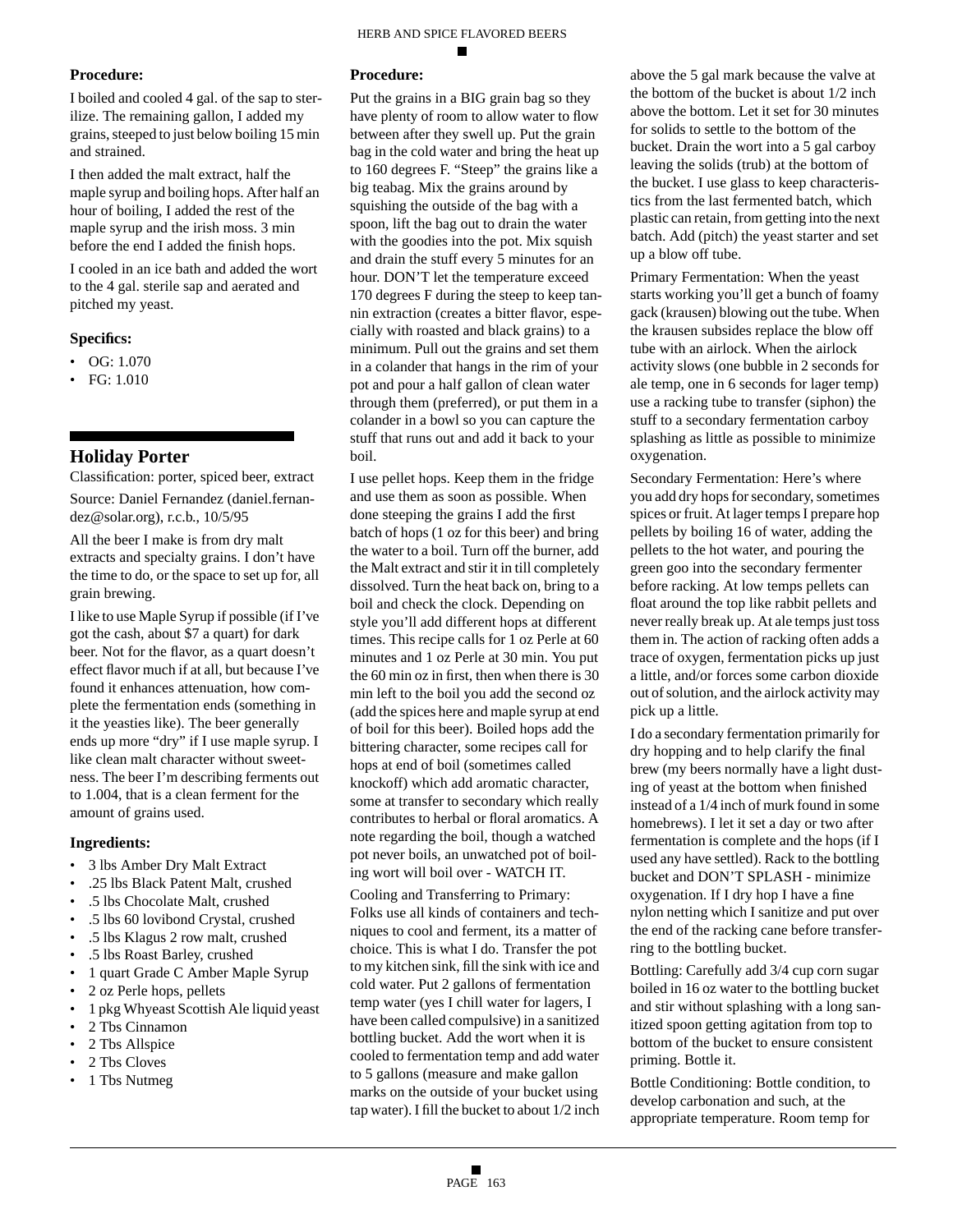ale, lager temp for lager. Ales need 1 1/2 to 2 weeks (sometimes less if you're desperate), lagers from 3 to 4 weeks.

This is my beer making ritual. I've been doing it just like this for over 3 years with never a spoiled batch. Always drinkable, often great, and sometimes excellent results. Every experienced homebrewer develops their own brewing rituals and preferences for ingredients and equipment. The matter of which is better is largely subjective.

# **Merry Christmas! Ale**

Classification: spiced beer, extract

Source: Philip Gravel (pgravel@ MCS.COM), r.c.b., 10/5/95

Here's one that I've shared and has gotten favorable comments.

#### **Ingredients:**

- 6.60 lb. Northwestern Gold LME
- 1.00 lb. Crystal 80L
- 0.25 lb. Chocolate
- 0.50 lb. Brown Sugar
- 0.50 lb. Honey
- 1.00 oz. Northern Brewer 7.8% 60 min
- 1.00 oz. Fuggles Leaf 3.8% 15 min
- 1 tsp cardamom
- $\cdot$  1-1/2 oz grated ginger
- 5 3" cinnamon sticks
- Zest from rind of 4 large oranges
- $\cdot$  1-1/2 tsp Irish moss
- 3/4 c. Dextrose
- Wyeast #1056 American ale yeast
- Yeast nutrient

# **Procedure:**

Prepare yeast starter. Crush specialty grains and steep for 15 min. Add LME, brown sugar, and bittering hops and begin boil. At 30 min, add honey, cinnamon, cardamom and ginger. At 15 min, add Irish moss, flavoring hops, honey, and orange zest. Cool, aerate and pitch yeast. Ferment at 70-74^F. Rack to a secondary after 7 days and store at 70^F. After another 14 days, bottle beer.

# **Specifics:**

• IBU (Rager): 28

# **Holiday Ale**

Classification: spiced ale, holiday ale, christmas beer, all-grain

Source: Rick Gontarek (gontarek@ voicenet.com), HBD Issue #2272, 11/12/96

# **Ingredients:**

- 4 lbs. Klages 2-row pale malt
- 3 lbs. Irek's German Pils malt
- 1 lb. crystal malt (40L)
- 2 lbs. wheat malt
- 1 lb. Victory malt
- ~4 lbs. roasted pumpkin flesh
- 2 oz Willamette hops (boil)
- 1/2 oz. Saaz hops (finishing)
- 2 tsp cinnamon
- 1/2 tsp nutmeg
- 1/2 tsp ground cloves
- 1L starter, Wyeast 1007 German Ale Yeast

# **Procedure:**

I have a 10 gallon Gott cooler with a Phil's Phalse bottom. I added 3.0 gallons of 54degC water to the crushed grains and stabilized the temp at 50degC for 30 minutes. Then I added 1.0 gallons of boiling water along with the pureed pumpkin (heated to around boiling) and got the temp of the mash to 65degC. I held this temp in the cooler for just under 90 minutes. Iodine test confirmed starch conversion. I added 1 gallon of boiling water to mash out, let the grain bed sit undisturbed for 10 minutes, gently recirculated about several quarts of the runnings, then sparged with 4-4.5 gallons of 77degC water over a period of about 40 minutes. I collected 7 gallons (just about all my pot will hold). After the sparge, I measured the gravity and got a temperature corrected value of 1.042.

# **English Strong Spice Ale**

Classification: strong ale, spiced ale, allgrain

Source: Edward J. Steinkamp (ejs0742@ dop.fse.ca.boeing.com), HBD Issue #2273, 11/13/96

I am brewing the following English Strong Spice Ale on Thursday and would like to invite some comments on the recipe. Specifically, I would like comments on the

spice schedule since I have not brewed a spice beer like this before.

# **Ingredients:**

- 12 lbs 2-row pale (Gambrinus)
- 1/8 lb chocolate
- 1/8 lb roasted barley
- 1.5 lb munich (gambrinus)
- $\cdot$  1/2 lb victory
- 1/2 lb malted wheat
- 1/2 lb carapils
- 1.5 oz Chinook 60 min
- 1/2 oz Hallertauer 10 min
- 1/2 oz Hallertauer 1 min
- 1 tsp Irish moss for 15 min
- Wyeast London ESB #1968
- $\cdot$  1/2 oz. Ginger
- 9 inches of cinnamon stick
- 1 oz sweet orange peel
- 1/4 tsp Nutmeg
- 1/4 tsp Cloves

# **Procedure:**

Mash using single-step infusion mash at 153 degrees F. Sparge as usual. Hop according to times listed. Ferment at 65- 70, rousing after to 3 days to extend fermentation. Rack to secondary at 50-55 for two weeks. Add spice tea to secondary. To do this, combine spices with boiling water and steep for 3 minutes. Add tea with spices to fermenter.

# **Specifics:**

• Target OG: 1070

# **Hazelnut Brown**

Classification: brown ale, spiced ale, hazelnut, Longshot, extract

Source: Kurt Meyer (ubrewit@csra.net), HBD Issue #2276, 11/15/96

I made a similar recipe to the Longshot, except I wanted it to be richer, and a little less hazelnut. I based mine on a nut brown recipe (Millers) with honey (1 lb.) instead of brown sugar and used 1 bottle of T. Noirot Hazelnut liqueur extract at bottling. Myself and a few friends said they liked it better because of its balance.

Since then I have gotten the original recipe from my rep. at Northwestern Extracts.

This is how I received the recipe, as you may notice no alpha ratings for the hops so your guess is as good as mine. The T. Noirot should be available at your favorite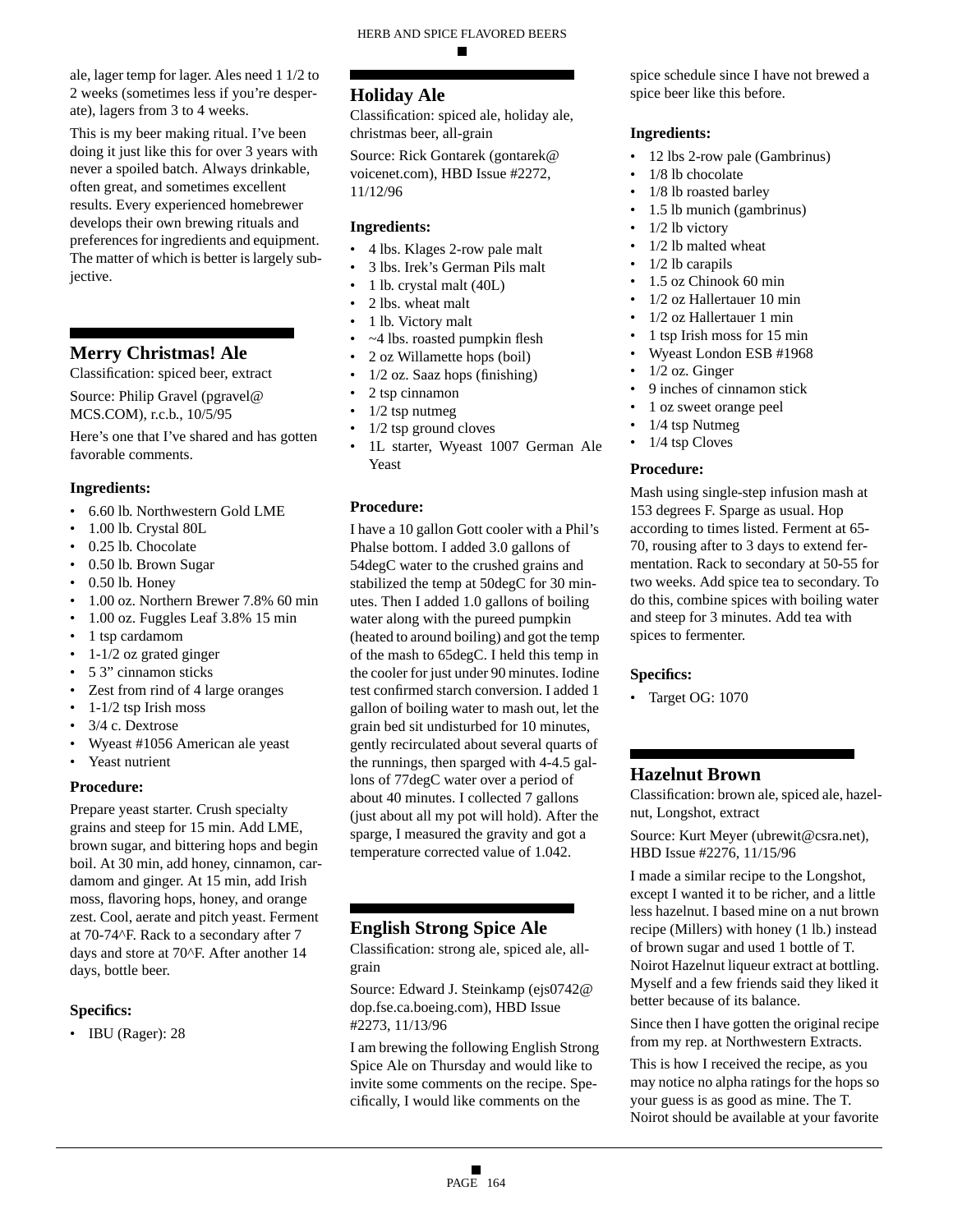H.B. store or they can order it if they buy from L.D. Carlson.

#### **Ingredients:**

- 6.6 lbs N.W. Gold liq. extract
- 1/2 lb. M&F pale ale malt
- $1/2$  lb. M&F crystal malt  $(60 L ?)$
- 1 lb. Cara-pils
- 1.5 oz. Willamette (or Fuggle) 60 min. boil
- 1 oz. Willamette or Fuggle (aroma) 5 minute steep
- 1 tsp Irish Moss (15 min rrom end)
- 1.5 bottles All Natural Hazelnut Flavoring at bottling
- 2 tsp. gypsum
- Wyeast British Ale

# **Procedure:**

Mash grain at 160 F.

# **Honey Basil**

Classification: spiced beer, honey basil, basil, all-grain

Source: William Pettit (Willardpet@ aol.com), Brewery, 11/6/96

I have brewed this beer, 4 times this year, each time changing the recipe. This one was a good one. It won best of show, 1996 Oregon Homebrewing festival in Albany,OR.

# **Ingredients:**

- 8 pounds pale malt
- 3 lbs. crystal(40L)
- 4 lbs. munich
- Mt Hood 1 oz. boil
- Mt Hood 1 oz 45 minutes
- Wyeast, American ale # 1056
- 1 lb. honey
- 1 oz. FRESH basil

# **Procedure:**

Mash at 122 F. for 20 minutes, 150 F. for 45 minutes. Add honey and basil at the end of the boil.

# **Pumpkin Beer**

Classification: pumpkin beer, spiced ale, all-grain

Source: Tim Robinson (timtroyr@ ionet.net), r.c.b., 10/20/96

Everybody seems to be clamoring for a pumpkin beer. (Obviously for the season.) Mike Uchima and I started messing with this near the end of summer and exchanged notes. Frankly, we both hated working with canned pumpkin in the mash. I did it in the boil once over a year ago and got VERY hazy beer with a pumpkin-concrete slab at the bottom of the primary. This time around, I cheated and used Lorann Oil. It's sold at many specialty shops. The local brewshop is also a specialty coffee, spice and cookware shop and the owner is also a brewer. (Mecca Coffee in Tulsa. If you're ever there, it's a fun store.) Anyway, be careful with that stuff. The guy at the store suggested just a couple drops for 5 gallons. He wasn't kidding. I put in a small dribble (4-5 drops?) and it tastes more pumpkiny in the boil than using the 3 cans of pumpkin I did before. I think one of the 1/2 oz bottles of oil would do 30 gallons easily. Maybe more.

My previous beers where I used clove have been overly clovy, so I've been trying to be careful. I don't think I'll really know the spice flavor until it's finished. Anyway, I'm tossing this out to the brewing community before I really know if it's any good.

If you are an extract brewer, I'll take a stab at some substitutions for you: Instead of 10# of grain, use 2-3 kg light malt extract (depending on how strong you want this). Use 1.5# Crystal 20L instead of the smoked, crystal 40L and honey malts. Take 1/4# of that 20L crystal and get it soggy and then put it over hickory smoke (I'll leave construction of that to your imagination since I just rig something with a colander, pie-pan and charcoal starter) then dry the grains at 150 in your oven or use a food dryer. Keep the chocolate malt to give some redness to the beer.

# **Ingredients:**

- 10 lb. American 2-row
- 1/4 lb. Hickory Smoked Grains
- 1/2 lb. Crystal Malt (40L)
- 1/2 lb. Honey Malt (20-30L)
- 1/2 lb. Dextrine Malt
- 1 oz Chocolate Malt
- $\cdot$  1/4 oz. Cascade Hops (5.5AA) 60 minutes
- 1/2 lb. Dark Brown Sugar
- 1/2 several drops Lorann Pumpkin Oil
- 2 tsp. Cinnamon 60 minutes
- 2 tsp Ginger 60 minutes
- 2 tsp Allspice 60 minutes
- 2 tsp Nutmeg 60 minutes
- 6 Whole Cloves 60 minutes
- 1 tsp. Irish Moss 30 minutes
- 1/4 oz. Herzbrucker Hallertau Hops (2.2AA) 30 Minutes
- 1/4 oz Herzbrucker Hallertau Hops (2.2AA) 10 Minutes
- ale yeast

# **Procedure:**

Mash 3 gallons water at 142F. Add grains and stabilize at 132F for 20 minutes. Add 2 gallons boiling water to raise temp and stabilize at 158 for 45 minutes. Mash-out to 170F and sparge with 3 gallons 170F water. Boil down to 5.75 gallons. (My brew setup requires a little extra for assorted losses.)

# **Specifics:**

• OG: 1.057

# **Pumpkin Ale**

Classification: pumpkin ale, spiced beer, all-grain

Source: Mike Uchima (uchima@mcs.net), r.c.b., 10/21/96

This stuff smelled really weird in primary. Stinky. The bad smell eventually went away, and by bottling time it actually tasted OK, though the spice flavor was nearly gone (that's why I added more spice at bottling time). IMO it came out pretty good, though it could have used more pumpkin flavor.

The sparge got stuck 3 times; I had to cut the grain bed and recirculate to get it going again. Next time I plan to use some rice hulls (and \*more\* pumpkin).

# **Ingredients: (for 3 gallons)**

- 4 lbs 6-row pale malt
- 1 lb 2-row malt
- 8 oz "Biscuit" malt
- 4 oz "Special B" malt
- 1 can (29 oz) pumpkin
- 6 oz brown sugar
- 1 oz Northern Brewer 7%AA (60 minutes)
- 2 tsp McCormick pumpkin pie spice